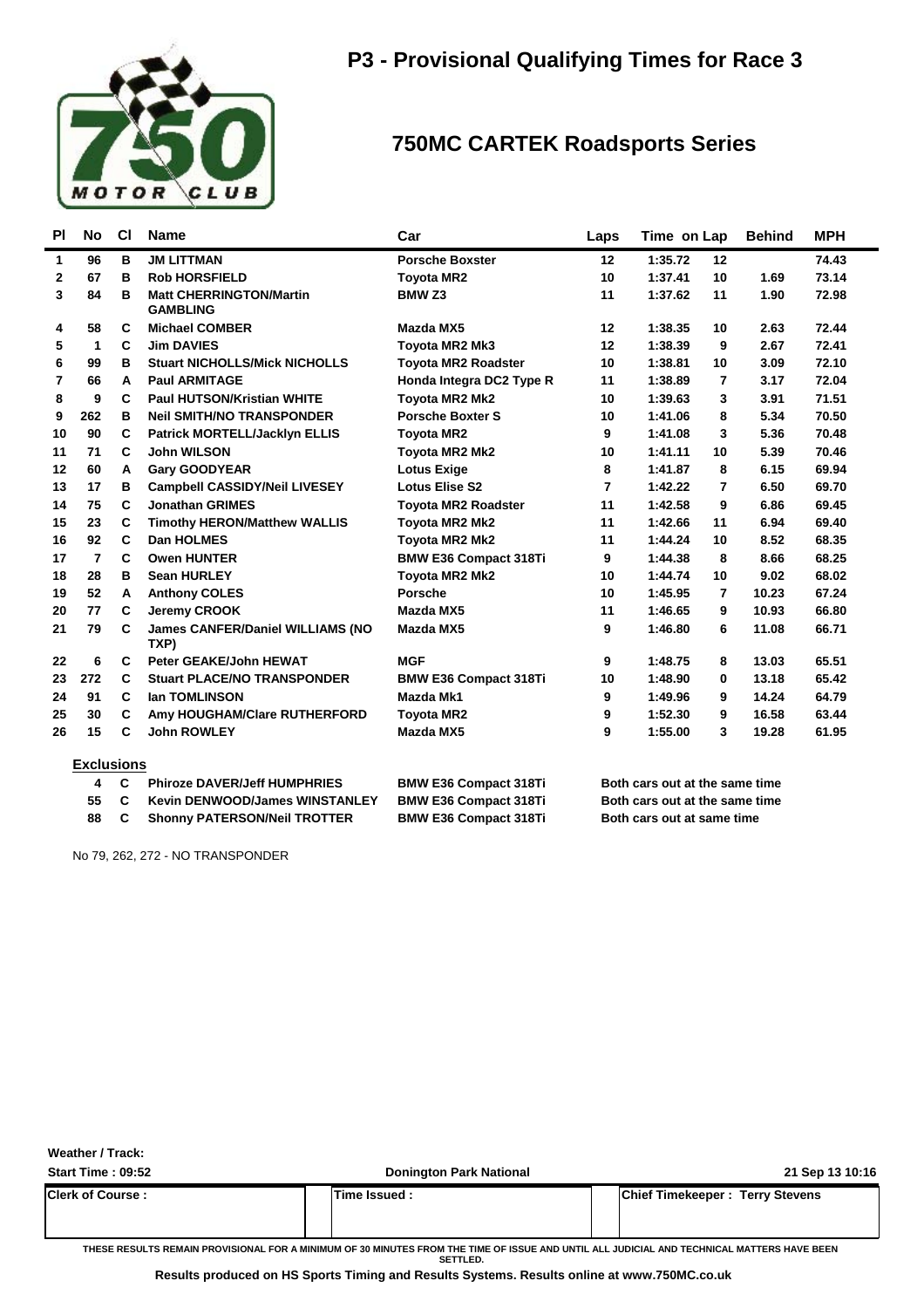### **LAP TIMES - P3 - Provisional Qualifying Times for Race 3**

| $\mathbf 1$             |                        | <b>Jim DAVIES</b>                                                                                             |         |                       |                                                                                 |  |                         |                            |
|-------------------------|------------------------|---------------------------------------------------------------------------------------------------------------|---------|-----------------------|---------------------------------------------------------------------------------|--|-------------------------|----------------------------|
|                         | Lap                    | 1 2 3 4 5 6 7 8 9 10<br>11  1:39.12  1:45.46                                                                  |         |                       | 1:44.49  1:41.96  1:41.39  1:40.53  1:42.73  1:41.04  1:39.37  1:38.39  1:39.30 |  |                         |                            |
| $\overline{\mathbf{4}}$ |                        | <b>Phiroze DAVER</b>                                                                                          |         |                       |                                                                                 |  |                         |                            |
|                         | Lap                    | $\sim$ 1<br>1 2:01.19  1:55.38  1:50.60  1:48.36  1:51.91  1:54.18  2:57.47  2:11.09  1:57.25  1:58.40        |         |                       | 2 3 4 5 6 7 8                                                                   |  |                         | $9 \t 10$                  |
| $6\phantom{1}$          |                        | <b>Peter GEAKE</b>                                                                                            |         |                       |                                                                                 |  |                         |                            |
|                         |                        | Lap 1 2 3 4 5 6 7 8 9<br>1 2:02.30 1:57.70 1:55.10 2:10.82 3:57.64 1:56.64 1:51.57 1:48.75                    |         |                       |                                                                                 |  | 1:51.55                 | 10                         |
| $\overline{7}$          |                        | <b>Owen HUNTER</b>                                                                                            |         |                       |                                                                                 |  |                         |                            |
|                         |                        | Lap 1<br>1   1:48.46   1:48.77   1:53.79   3:14.41   1:47.55   1:48.25   1:46.96   1:44.38   1:44.73          |         |                       | 2 3 4 5 6 7 8 9                                                                 |  |                         | $-10$                      |
| 9                       |                        | <b>Paul HUTSON</b>                                                                                            |         |                       |                                                                                 |  |                         |                            |
|                         |                        | Lap 1 2 3 4 5 6 7 8 9<br>1 2:01.44 1:43.10 1:39.63 1:40.75 1:43.01 1:44.86 2:12.87 1:53.38                    |         |                       |                                                                                 |  | 1:46.36                 | $\overline{10}$<br>1:47.82 |
| 15                      |                        | <b>John ROWLEY</b>                                                                                            |         |                       |                                                                                 |  |                         |                            |
|                         |                        | $Lap$ 1<br>1   1:58.14   2:14.31   1:55.00   2:03.95   1:56.71   1:56.60   2:03.25   2:00.60                  |         |                       | 2 3 4 5 6 7                                                                     |  | $8 - 1$<br>9<br>2:03.53 | $\overline{10}$            |
| 17                      |                        | <b>Campbell CASSIDY</b>                                                                                       |         |                       |                                                                                 |  |                         |                            |
|                         |                        | Lap 1 2 3 4 5 6 7 8<br>1   1:45.32   1:44.70   5:16.63   2:02.12   1:44.58   1:44.58   1:42.22                |         |                       |                                                                                 |  | $9^{\circ}$             | $\blacksquare$ 10          |
| 23                      |                        | <b>Timothy HERON</b>                                                                                          |         |                       |                                                                                 |  |                         |                            |
|                         |                        | Lap 1<br>1 2:23.31<br>11 1:42.66                                                                              | 1:50.56 | $2 \qquad 3 \qquad 4$ | $5 \t\t 6 \t\t 7$                                                               |  | $8 - 1$<br>1:43.30      | $9 \t 10$<br>1:43.41       |
| 28                      |                        | <b>Sean HURLEY</b>                                                                                            |         |                       |                                                                                 |  |                         |                            |
|                         |                        | Lap 1 2 3 4 5 6 7 8 9 10<br>1   1:56.60   1:50.28   1:50.88   1:49.29   1:48.18   1:44.96   1:44.85   1:45.39 |         |                       |                                                                                 |  | 1:45.80                 | 1:44.74                    |
| 30                      |                        | <b>Amy HOUGHAM</b>                                                                                            |         |                       |                                                                                 |  |                         |                            |
|                         | $1 \quad \blacksquare$ | Lap 1 2 3 4 5 6 7 8 9 10                                                                                      |         |                       | 2:52.05  2:02.71  2:01.90  2:02.91  2:48.69  3:42.04  1:57.64  1:52.99          |  | 1:52.30                 |                            |
| 52                      |                        | <b>Anthony COLES</b>                                                                                          |         |                       |                                                                                 |  |                         |                            |
|                         |                        | Lap 1 2 3 4 5 6 7 8 9 10<br>1 2:03.19 2:14.53 1:57.39 1:53.33 2:06.11 1:58.82 1:45.95 2:32.60                 |         |                       |                                                                                 |  | 1:52.16                 | 2:16.16                    |
| 55                      |                        | <b>Kevin DENWOOD</b>                                                                                          |         |                       |                                                                                 |  |                         |                            |
|                         | Lap                    | 1 2 3 4 5 6 7 8 9 10<br>1 2:00.74 1:53.49 1:51.45 1:53.24 1:49.28 1:54.06 2:15.60 1:57.14 1:51.25             |         |                       |                                                                                 |  |                         | 1:56.43                    |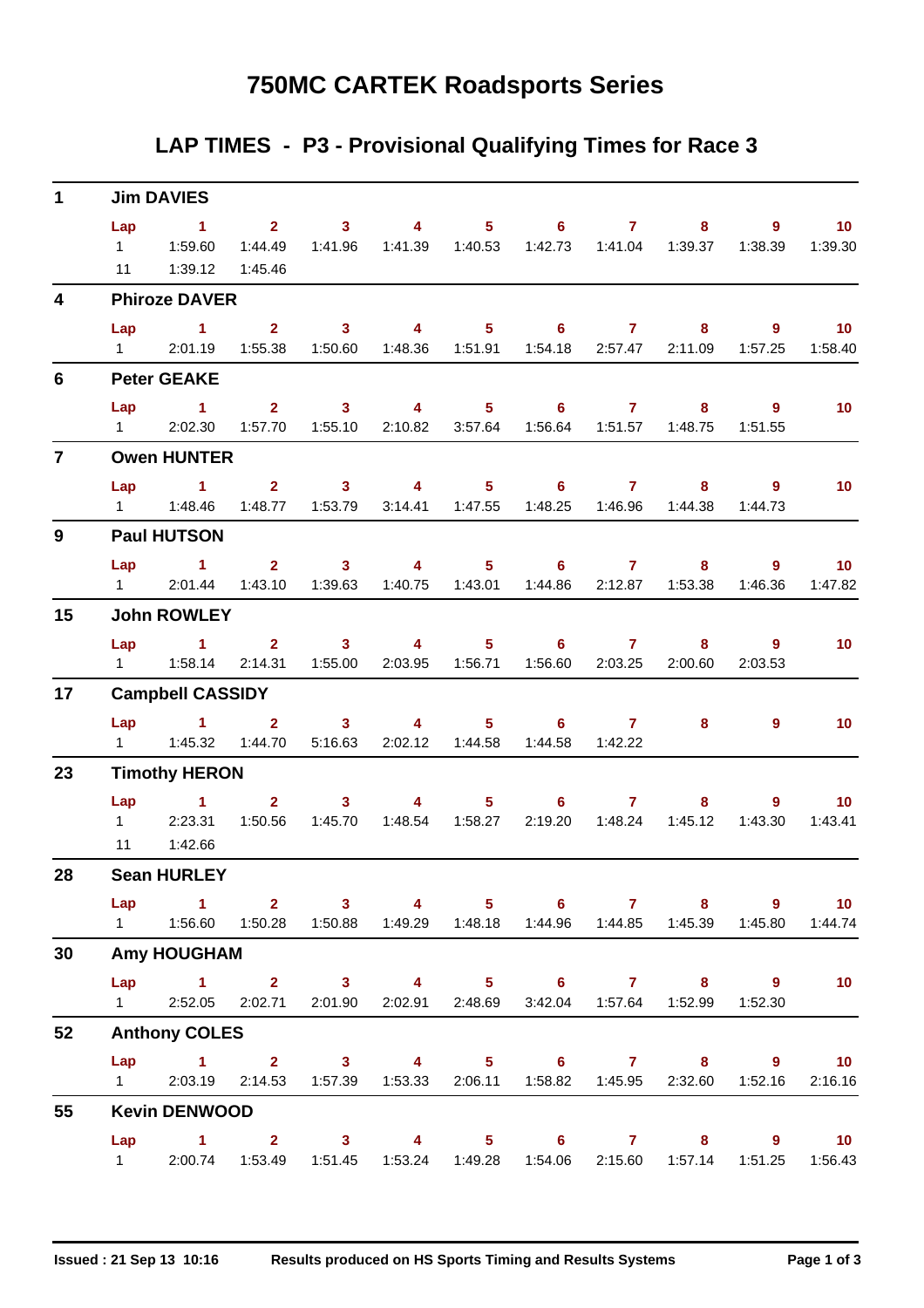| 58 |                             | <b>Michael COMBER</b>                                                                                                                             |                        |                                    |                                                                             |                                   |                            |                                   |                                |                           |                              |
|----|-----------------------------|---------------------------------------------------------------------------------------------------------------------------------------------------|------------------------|------------------------------------|-----------------------------------------------------------------------------|-----------------------------------|----------------------------|-----------------------------------|--------------------------------|---------------------------|------------------------------|
|    | Lap<br>$1 \quad \Box$<br>11 | $\sim$ 1.000 $\sim$ 1.000 $\sim$<br>2:01.02<br>1:40.47  1:41.47                                                                                   | $2^{\circ}$<br>1:45.20 | $\overline{\mathbf{3}}$<br>1:40.92 |                                                                             | $4\qquad\qquad 5$                 |                            | $6 \qquad \qquad 7$               | 8<br>1:40.03  1:41.10  1:40.02 | $9^{\circ}$<br>1:39.01    | 10 <sup>°</sup><br>1:38.35   |
| 60 |                             | <b>Gary GOODYEAR</b>                                                                                                                              |                        |                                    |                                                                             |                                   |                            |                                   |                                |                           |                              |
|    |                             | $Lap$ 1                                                                                                                                           | $2^{\circ}$            | $\overline{\mathbf{3}}$            | $\overline{4}$                                                              | $5 -$                             | $\overline{\phantom{a}}$ 6 | 7 8<br>2:48.83 7:01.31 1:41.87    |                                | $\overline{9}$            | 10 <sub>1</sub>              |
| 66 |                             | <b>Paul ARMITAGE</b>                                                                                                                              |                        |                                    |                                                                             |                                   |                            |                                   |                                |                           |                              |
|    | Lap                         | $\blacktriangleleft$<br>12:10.13<br>11  1:52.64                                                                                                   | 2 <sup>7</sup>         | 3 <sup>7</sup>                     | $\overline{4}$                                                              | 5 <sub>1</sub>                    |                            | $6 \qquad \qquad 7 \qquad \qquad$ | 8 <sub>1</sub><br>2:07.72      | $9^{\circ}$<br>1:39.51    | 10<br>1:39.62                |
| 67 |                             | <b>Rob HORSFIELD</b>                                                                                                                              |                        |                                    |                                                                             |                                   |                            |                                   |                                |                           |                              |
|    |                             | Lap 1                                                                                                                                             | 1:44.64                | $2 \t 3$<br>1:46.02                | $\sim$ 4 and $\sim$                                                         |                                   | $5 \t\t 6 \t\t 7$          |                                   | 1:40.45  1:41.11  1:43.73      | $8 - 1$<br>-9<br>1:41.21  | $\sim$ 10<br>1:37.41         |
| 71 |                             | <b>John WILSON</b>                                                                                                                                |                        |                                    |                                                                             |                                   |                            |                                   |                                |                           |                              |
|    | $1 \quad \Box$              | Lap 1<br>2:03.19                                                                                                                                  | $2^{\circ}$<br>1:50.42 | $\overline{\mathbf{3}}$<br>1:48.18 | $\sim$ 4<br>1:45.00  1:42.89                                                | 5 <sub>1</sub>                    | 1:43.46                    | 1:48.39                           | $6$ $7$ $8$<br>3:44.91         | $\overline{9}$<br>1:42.27 | $\blacksquare$ 10<br>1:41.11 |
| 75 |                             | <b>Jonathan GRIMES</b>                                                                                                                            |                        |                                    |                                                                             |                                   |                            |                                   |                                |                           |                              |
|    | Lap                         | $\mathbf{1}$<br>1 2:01.22 1:51.10 1:50.93<br>11  1:43.72                                                                                          | $\mathbf{2}$           | 3 <sup>7</sup>                     | $\sim$ 4 and $\sim$                                                         |                                   | $5^{\circ}$                | $6 \qquad \qquad 7 \qquad \qquad$ |                                | $8 - 1$<br>1:42.58        | $9 \t 10$<br>1:44.23         |
| 77 |                             | <b>Jeremy CROOK</b>                                                                                                                               |                        |                                    |                                                                             |                                   |                            |                                   |                                |                           |                              |
|    | $1 \quad \Box$<br>11        | $Lap$ 1<br>2:09.27<br>1:49.06                                                                                                                     | 1:51.61                | $2 \t 3$<br>1:48.84                |                                                                             | $\overline{4}$ and $\overline{4}$ | $5 \t\t 6$                 |                                   | $\mathbf{7}$                   | $8 - 1$<br>9<br>1:46.65   | $\sim$ 10<br>1:49.95         |
| 79 |                             | <b>James CANFER</b>                                                                                                                               |                        |                                    |                                                                             |                                   |                            |                                   |                                |                           |                              |
|    | $1 \quad$                   | Lap 1                                                                                                                                             | $\overline{2}$         | $\mathbf{3}$                       | 4<br>1:55.42  1:51.73  2:03.02  3:07.66  1:51.69  1:46.80  1:53.07  1:47.32 | 5                                 | $6^{\circ}$                | $7 -$                             | 8                              | $\overline{9}$<br>1:51.67 | 10                           |
| 84 |                             | <b>Matt CHERRINGTON</b>                                                                                                                           |                        |                                    |                                                                             |                                   |                            |                                   |                                |                           |                              |
|    |                             | Lap 1 2 3 4 5 6 7 8 9 10<br>1   1:48.41   1:42.79   1:40.59   1:48.16   3:27.63   1:40.57   1:42.23   1:38.85   1:39.57   1:40.47<br>11   1:37.62 |                        |                                    |                                                                             |                                   |                            |                                   |                                |                           |                              |
| 88 |                             | <b>Shonny PATERSON</b>                                                                                                                            |                        |                                    |                                                                             |                                   |                            |                                   |                                |                           |                              |
|    |                             | Lap 1 2 3 4 5 6 7 8 9 10<br>1 2:02.80 1:54.06 1:53.64 1:51.58 1:47.49 1:46.54 1:46.00 1:49.69 1:47.17 1:47.44<br>11   1:46.72                     |                        |                                    |                                                                             |                                   |                            |                                   |                                |                           |                              |
| 90 |                             | <b>Patrick MORTELL</b>                                                                                                                            |                        |                                    |                                                                             |                                   |                            |                                   |                                |                           |                              |
|    | $1 \quad \Box$              | Lap 1 2 3 4 5 6 7 8 9                                                                                                                             |                        |                                    | 2:11.70  1:45.14  1:41.08  1:48.73  1:51.87  4:40.44  1:53.82  2:31.55      |                                   |                            |                                   |                                | 1:56.89                   | 10 <sub>1</sub>              |
| 91 |                             | <b>Ian TOMLINSON</b>                                                                                                                              |                        |                                    |                                                                             |                                   |                            |                                   |                                |                           |                              |
|    |                             | Lap 1 2 3 4 5 6 7<br>1   1:58.21   1:59.04   1:56.41   1:53.78   1:55.03   1:52.68   1:50.99   1:50.45                                            |                        |                                    |                                                                             |                                   |                            |                                   |                                | $8$ 9<br>1:49.96          | 10 <sup>°</sup>              |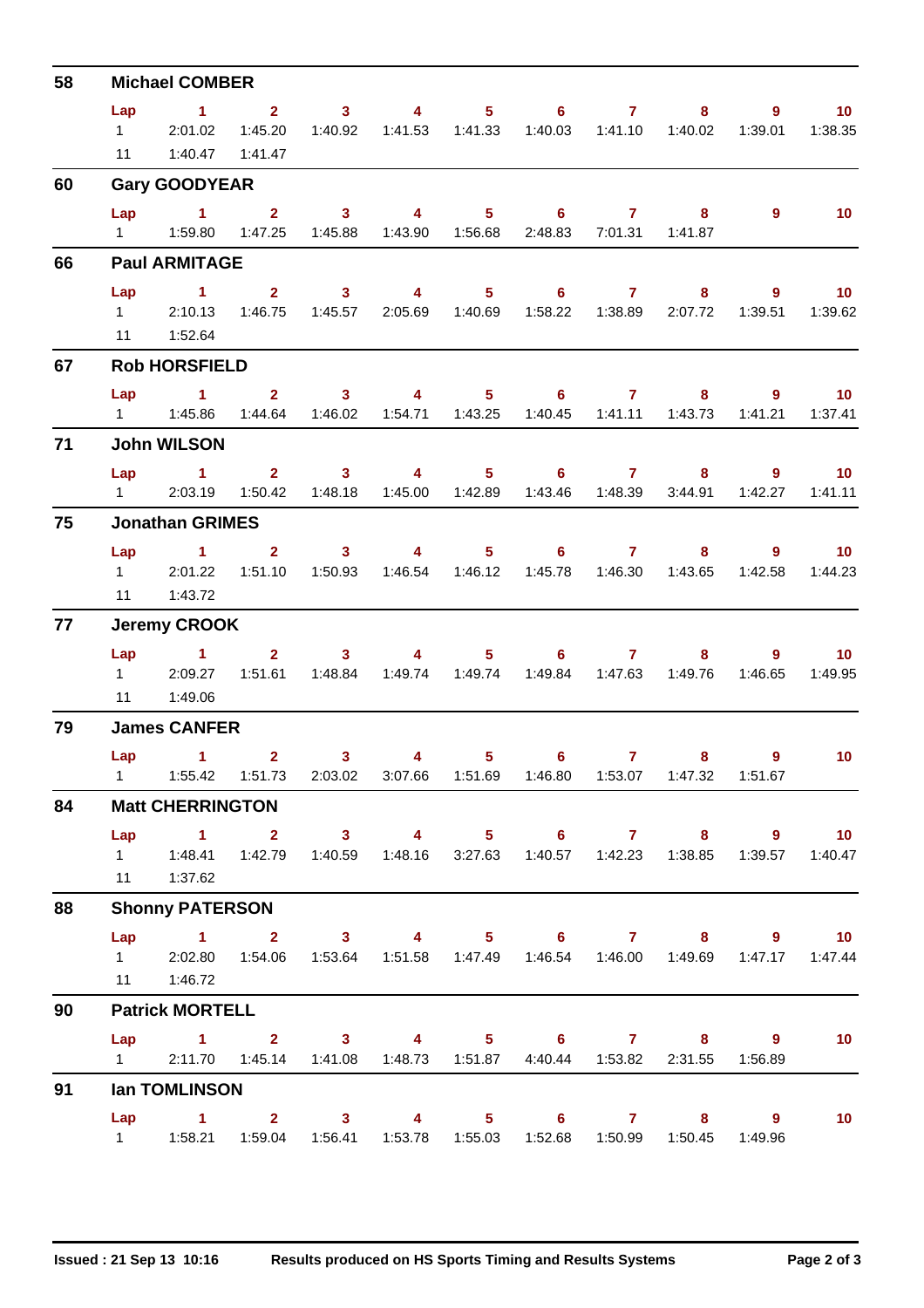| 92  |              | <b>Dan HOLMES</b>      |                |         |         |                |         |                |         |         |                 |
|-----|--------------|------------------------|----------------|---------|---------|----------------|---------|----------------|---------|---------|-----------------|
|     | Lap          | 1                      | $\overline{2}$ | 3       | 4       | 5              | 6       | 7              | 8       | 9       | 10 <sup>°</sup> |
|     | $\mathbf{1}$ | 2:03.63                | 1:49.04        | 1:46.50 | 1:47.51 | 1:48.82        | 1:46.10 | 1:46.63        | 1:45.64 | 1:46.79 | 1:44.24         |
|     | 11           | 1:45.39                |                |         |         |                |         |                |         |         |                 |
| 96  |              | <b>JM LITTMAN</b>      |                |         |         |                |         |                |         |         |                 |
|     | Lap          | 1                      | $\mathbf{2}$   | 3       | 4       | 5              | 6       | 7              | 8       | 9       | 10 <sup>°</sup> |
|     | $\mathbf{1}$ | 1:54.05                | 1:41.80        | 1:40.97 | 1:40.07 | 1:39.14        | 1:39.58 | 1:40.16        | 1:46.98 | 1:36.79 | 1:36.40         |
|     | 11           | 1:38.31                | 1:35.72        |         |         |                |         |                |         |         |                 |
| 99  |              | <b>Stuart NICHOLLS</b> |                |         |         |                |         |                |         |         |                 |
|     | Lap          | 1                      | $\mathbf{2}$   | 3       | 4       | 5              | 6       | 7              | 8       | 9       | 10 <sup>°</sup> |
|     | $\mathbf{1}$ | 2:03.26                | 1:45.35        | 1:45.10 | 1:43.13 | 1:39.20        | 1:49.24 | 3:39.77        | 1:44.86 | 1:40.22 | 1:38.81         |
| 262 |              | <b>Neil SMITH</b>      |                |         |         |                |         |                |         |         |                 |
|     | Lap          | 1                      | $\overline{2}$ | 3       | 4       | $5\phantom{1}$ | 6       | 7              | 8       | 9       | 10 <sup>°</sup> |
|     | 1            | 1:50.91                | 1:50.42        | 1:45.57 | 1:45.02 | 1:47.68        | 3:18.36 | 1:44.29        | 1:41.06 | 1:42.21 | 1:55.42         |
| 272 |              | <b>Stuart PLACE</b>    |                |         |         |                |         |                |         |         |                 |
|     | Lap          | 1                      | $\overline{2}$ | 3       | 4       | 5              | 6       | $\overline{7}$ | 8       | 9       | 10 <sup>°</sup> |
|     | 1            | 1:48.91                | 1:48.91        |         | 1:58.72 | 1:58.72        | 1:58.00 | 1:55.21        | 1:52.84 | 1:55.51 | 1:52.79         |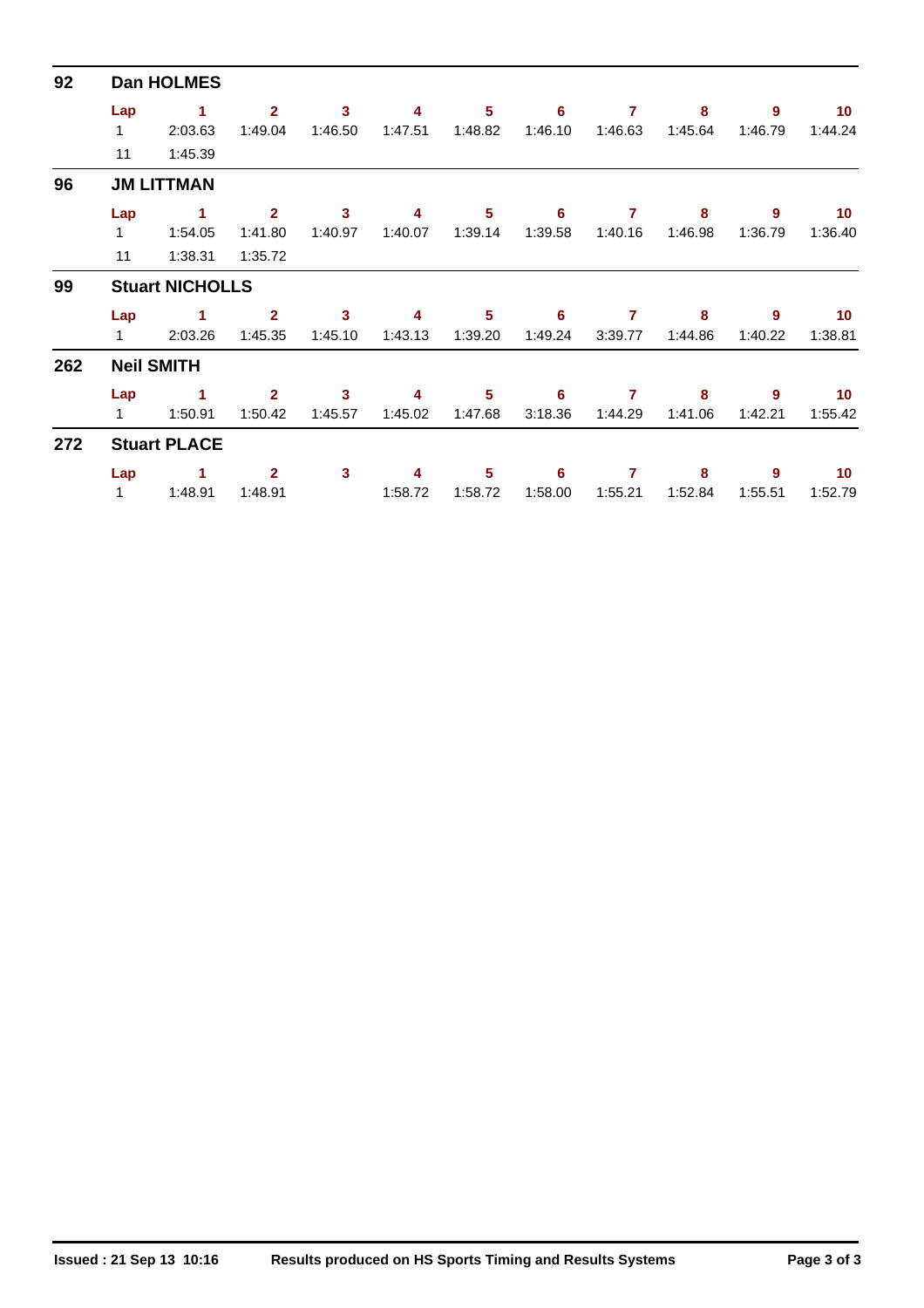#### RA CE GRI

### **750MC CARTEK Roadsports Series**

**Race 3**

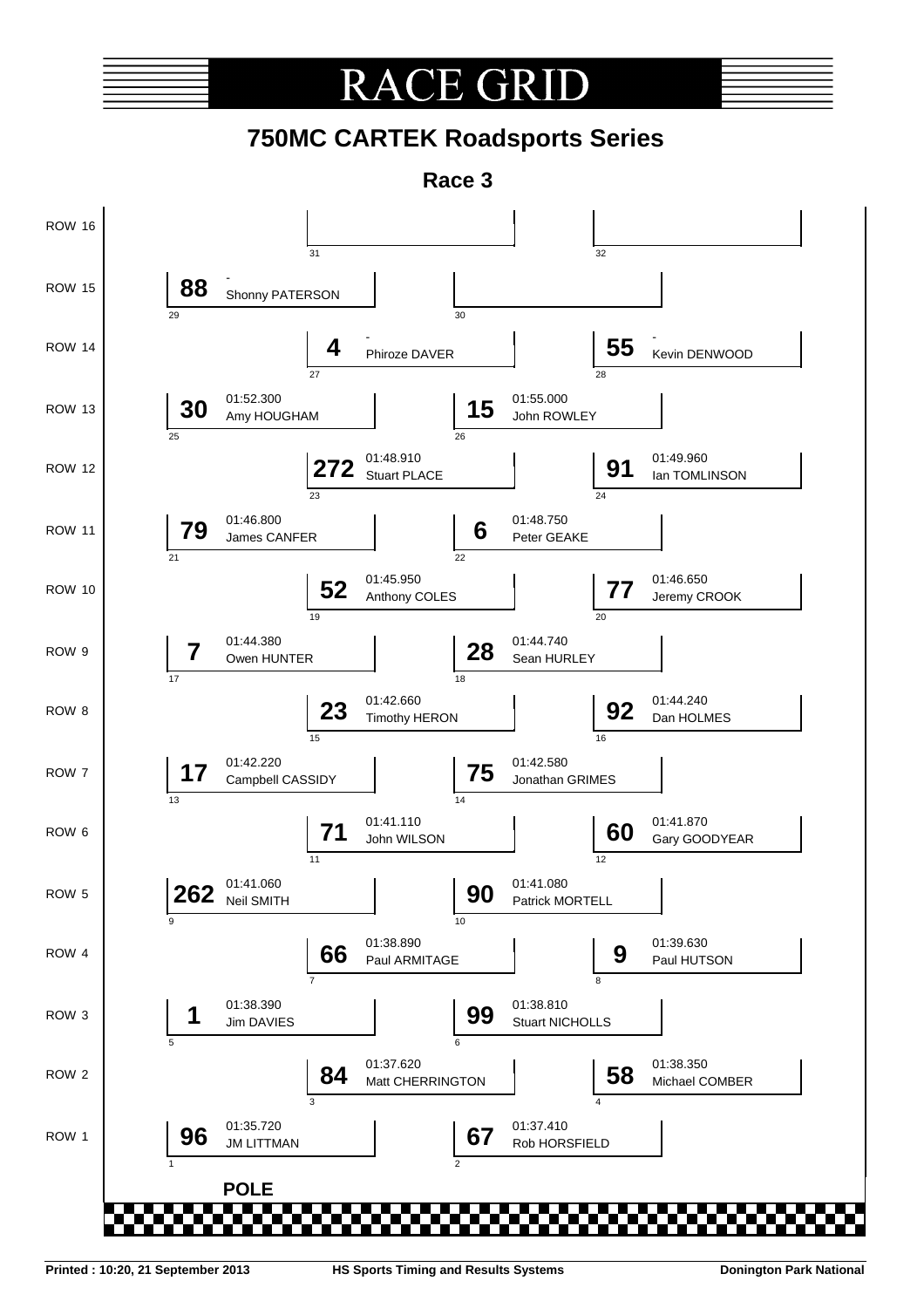

| PI             | No                    | <b>CI</b> | <b>Name</b>                                       | Car                          | Laps | Time     |            | Behind MPH Best Lap on MPH |    |       |
|----------------|-----------------------|-----------|---------------------------------------------------|------------------------------|------|----------|------------|----------------------------|----|-------|
| $\mathbf{1}$   | 96                    | в         | <b>JM LITTMAN</b>                                 | <b>Porsche Boxster</b>       | 29   | 44:55.27 |            | 76.66 1:21.47              | 4  | 87.45 |
| $\overline{2}$ | 84                    | B         | <b>Matt CHERRINGTON/Martin</b><br><b>GAMBLING</b> | BMW <sub>Z3</sub>            | 29   | 45:05.17 | 9.90       | 76.38 1:22.72              | 15 | 86.13 |
| 3              | 67                    | A         | <b>Rob HORSFIELD</b>                              | <b>Toyota MR2</b>            | 29   | 45:14.39 | 19.12      | 76.12 1:20.81              | 27 | 88.16 |
| 4              | 58                    | C         | <b>Michael COMBER</b>                             | Mazda MX5                    | 29   | 45:15.34 | 20.07      | 76.09 1:24.27              | 27 | 84.54 |
| 5              | 262                   | в         | <b>Neil SMITH</b>                                 | <b>Porsche Boxter S</b>      | 29   | 45:19.67 | 24.40      | 75.97 1:23.02              | 25 | 85.82 |
| 6              | 60                    | A         | <b>Gary GOODYEAR</b>                              | <b>Lotus Exige</b>           | 29   | 45:26.31 | 31.04      | 75.78 1:24.58              | 25 | 84.23 |
| 7              | $\mathbf{1}$          | C         | <b>Jim DAVIES</b>                                 | Toyota MR2 Mk3               | 29   | 45:36.76 | 41.49      | 75.49 1:25.61              | 11 | 83.22 |
| 8              | 66                    | C         | <b>Paul ARMITAGE</b>                              | Honda Integra DC2 Type R     | 28   | 45:11.49 | 1 Lap      | 73.57 1:26.19              | 12 | 82.66 |
| 9              | 23                    | C         | <b>Timothy HERON/Matthew</b><br><b>WALLIS</b>     | <b>Toyota MR2 Mk2</b>        | 28   | 45:17.90 | 1 Lap      | 73.40 1:25.99              | 26 | 82.85 |
| 10             | 9                     | C         | <b>Paul HUTSON/Kristian</b><br><b>WHITE</b>       | Toyota MR2 Mk2               | 28   | 45:24.24 | 1 Lap      | 73.23 1:26.23              | 23 | 82.62 |
| 11             | 28                    | в         | <b>Sean HURLEY</b>                                | Toyota MR2 Mk2               | 28   | 45:30.99 | 1 Lap      | 73.04 1:27.19              | 22 | 81.71 |
| 12             | 52                    | A         | <b>Anthony COLES</b>                              | <b>Porsche</b>               | 28   | 45:34.15 | 1 Lap      | 72.96 1:25.68              | 25 | 83.15 |
| 13             | 92                    | C         | Dan HOLMES                                        | Toyota MR2 Mk2               | 28   | 45:40.10 | 1 Lap      | 72.80 1:28.09              | 23 | 80.88 |
| 14             | 75                    | C         | <b>Jonathan GRIMES</b>                            | <b>Toyota MR2 Roadster</b>   | 28   | 45:40.36 | 1 Lap      | 72.79 1:28.17              | 28 | 80.80 |
| 15             | 77                    | C         | Jeremy CROOK                                      | Mazda MX5                    | 28   | 45:54.30 | 1 Lap      | 72.43 1:29.17              | 12 | 79.90 |
| 16             | 88                    | C         | <b>Shonny PATERSON/Neil</b><br><b>TROTTER</b>     | <b>BMW E36 Compact 318Ti</b> | 28   | 46:06.08 | 1 Lap      | 72.12 1:29.46              | 28 | 79.64 |
| 17             | 4                     | C         | <b>Phiroze DAVER/Jeff</b><br><b>HUMPHRIES</b>     | <b>BMW E36 Compact 318Ti</b> | 28   | 46:13.12 | 1 Lap      | 71.93 1:28.41              | 11 | 80.58 |
| 18             | 91                    | C         | <b>Ian TOMLINSON</b>                              | Mazda Mk1                    | 28   | 46:13.55 | 1 Lap      | 71.92 1:30.70              | 25 | 78.55 |
| 19             | 55                    | C         | <b>Kevin DENWOOD/James</b><br><b>WINSTANLEY</b>   | <b>BMW E36 Compact 318Ti</b> | 27   | 46:15.91 | 2 Laps     | 69.30 1:28.86              | 27 | 80.18 |
| 20             | 272                   | C         | <b>Stuart PLACE</b>                               | <b>BMW E36 Compact 318Ti</b> | 26   | 45:11.08 | 3 Laps     | 68.32 1:33.68              | 24 | 76.05 |
| 21             | 15                    | C         | <b>John ROWLEY</b>                                | Mazda MX5                    | 26   | 45:15.99 | 3 Laps     | 68.20 1:34.44              | 15 | 75.44 |
| 22             | 90                    | C         | <b>Patrick MORTELL/Jacklyn</b><br><b>ELLIS</b>    | <b>Toyota MR2</b>            | 26   | 45:42.98 | 3 Laps     | 67.53 1:27.79              | 22 | 81.15 |
| 23             | 6                     | C         | Peter GEAKE/John HEWAT                            | <b>MGF</b>                   | 26   | 46:05.76 | 3 Laps     | 66.97 1:30.65              | 24 | 78.59 |
| 24             | 30                    | C         | Amy HOUGHAM/Clare<br><b>RUTHERFORD</b>            | Toyota MR2                   | 25   | 45:23.18 | 4 Laps     | 65.41 1:38.15              | 25 | 72.59 |
|                | <b>Not-Classified</b> |           |                                                   |                              |      |          |            |                            |    |       |
|                | 99                    | в         | <b>Stuart NICHOLLS/Mick</b><br><b>NICHOLLS</b>    | <b>Toyota MR2 Roadster</b>   | 26   | 41:14.16 | <b>DNF</b> | 74.87 1:25.05              | 11 | 83.77 |
|                | 17                    | в         | <b>Campbell CASSIDY/Neil</b><br><b>LIVESEY</b>    | <b>Lotus Elise S2</b>        | 16   | 22:28.14 | <b>DNF</b> | 84.55 1:22.29              | 9  | 86.58 |
|                | 71                    | C         | <b>John WILSON</b>                                | <b>Toyota MR2 Mk2</b>        | 14   | 20:41.45 | <b>DNF</b> | 80.34 1:26.87              | 5  | 82.01 |
|                | $\overline{7}$        | C         | <b>Owen HUNTER</b>                                | <b>BMW E36 Compact 318Ti</b> | 14   | 22:57.76 | <b>DNF</b> | 72.39 1:29.54              | 10 | 79.57 |
|                | 79                    | C         | <b>James CANFER/Daniel</b><br><b>WILLIAMS</b>     | Mazda MX5                    | 6    | 9:27.38  | <b>DNF</b> | 75.34 1:31.70              | 3  | 77.69 |
|                | <b>Fastest Lap</b>    |           |                                                   |                              |      |          |            |                            |    |       |
|                | 67                    | A         | <b>Rob HORSFIELD</b>                              | <b>Toyota MR2</b>            |      |          |            | 1:20.81                    | 27 | 88.16 |
|                | 96                    | B         | <b>JM LITTMAN</b>                                 | <b>Porsche Boxster</b>       |      |          |            | 1:21.47                    | 4  | 87.45 |
|                | 58                    | C         | <b>Michael COMBER</b>                             | Mazda MX5                    |      |          |            | 1:24.27                    | 27 | 84.54 |

**Weather / Track:** Cloudy / Dry

| <b>Start Time: 14:13</b> | <b>Donington Park National</b> | 21 Sep 13 15:05                        |
|--------------------------|--------------------------------|----------------------------------------|
| <b>Clerk of Course :</b> | <b>Time Issued:</b>            | <b>Chief Timekeeper: Terry Stevens</b> |

**THESE RESULTS REMAIN PROVISIONAL FOR A MINIMUM OF 30 MINUTES FROM THE TIME OF ISSUE AND UNTIL ALL JUDICIAL AND TECHNICAL MATTERS HAVE BEEN SETTLED.**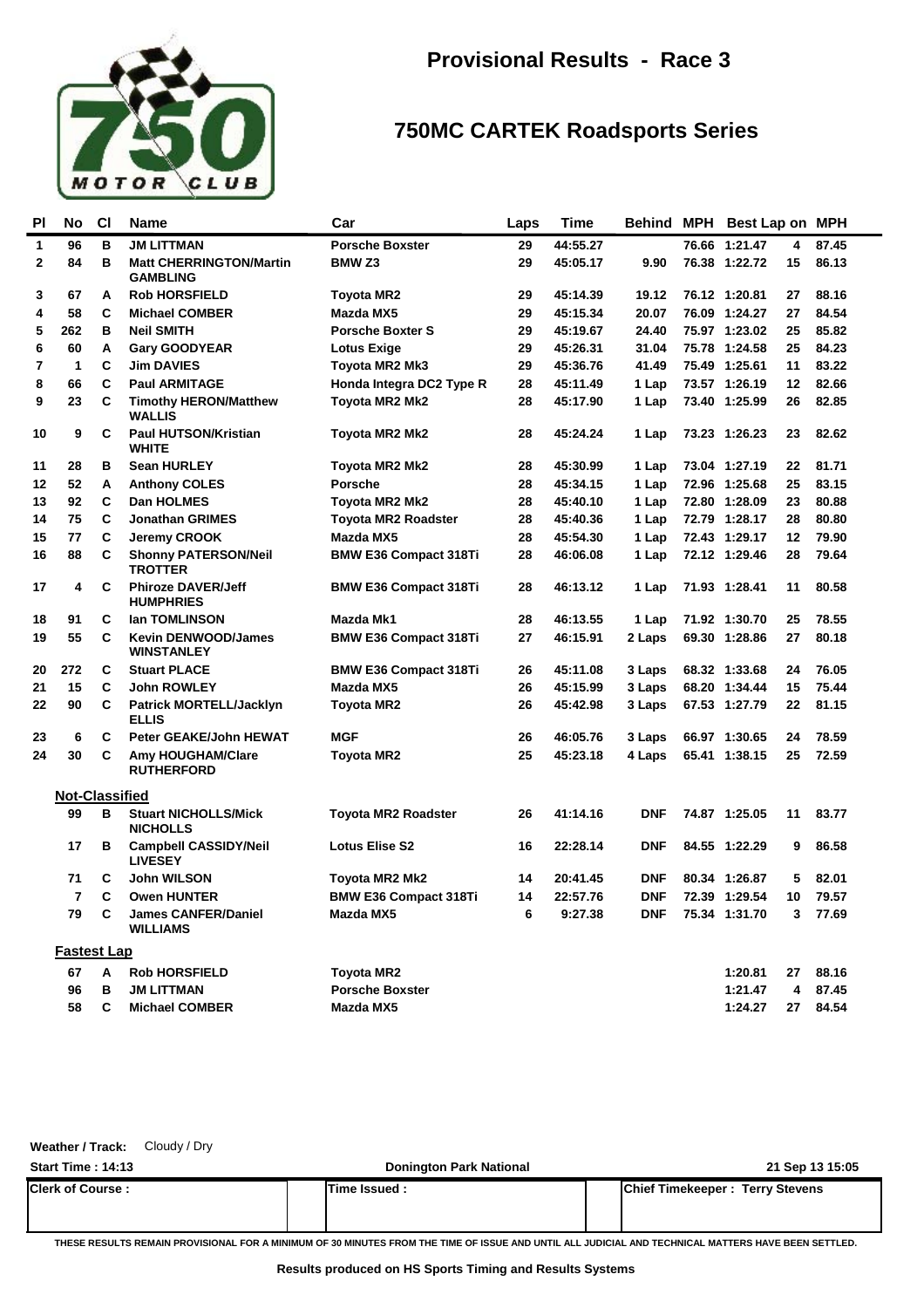# Lap Chart 750MC CARTEK Roadsports Series - Race 3

|    | Lap 1       |              | Lap <sub>2</sub> |                 | Lap <sub>3</sub> |    | Lap <sub>4</sub> |    | Lap <sub>5</sub> |    | Lap6           |    | Lap <sub>7</sub> |    | Lap 8           |    | Lap <sub>9</sub> |    | Lap <sub>10</sub> |
|----|-------------|--------------|------------------|-----------------|------------------|----|------------------|----|------------------|----|----------------|----|------------------|----|-----------------|----|------------------|----|-------------------|
| No | <b>Time</b> | No           | Time             | No              | <b>Time</b>      | No | <b>Time</b>      | No | Time             | No | Time           | No | Time             | No | Time            | No | Time             | No | Time              |
|    | 96 1:26.96  |              | 96 2:49.17       | 96.             | 4:10.95          | 96 | 5:32.42          |    | 96 6:54.66       | 96 | 8:18.07        |    | 96 9:40.37       |    | 96 11:03.13     |    | 96 12:24.68      |    | 96 13:46.97       |
|    | 67 1:27.62  |              | 67 2:49.58       | 67              | 4:11.21          | 67 | 5:32.66          |    | 67 6:55.19       |    | 67 8:18.40     |    | 67 9:40.49       |    | 67 11:03.99     |    | 90 12:25.04 *2   |    | 28 13:47.08 *1    |
|    | 84 1:29.55  |              | 17 2:53.41       | 17 <sup>2</sup> | 4:16.44          | 17 | 5:39.36          |    | 17 7:03.05       |    | 272 8:22.85 *1 |    | 84 9:54.57       |    | 88 11:07.30 *1  |    | 67 12:25.78      |    | 67 13:49.53       |
|    | 58 1:30.39  |              | 84 2:53.55       | 84              | 4:17.46          | 84 | 5:40.92          | 84 | 7:05.09          | 55 | 8:29.86 *1     |    | 17 10:00.39      |    | 91 11:07.86 *1  |    | 7 12:27.01 *1    |    | 4 13:50.77 *1     |
|    | 17 1:30.67  |              | 58 2:55.01       | 58              | 4:19.79          | 58 | 5:44.40          |    | 30 7:11.14 *1    |    | 84 8:30.44     |    | 272 10:00.67 *1  |    | 84 11:18.62     |    | 88 12:39.48 *1   |    | 77 13:55.61 *1    |
|    | 1.32.45     | 1            | 2:59.19          |                 | 4:25.22          |    | 262 5:49.84      | 6. | 7:11.67 *1       |    | 15 8:32.08 *1  |    | 262 10:02.80     |    | 17 11:23.04     |    | 91 12:40.66 *1   |    | 7 13:57.81 *1     |
|    | 71 1:34.56  |              | 262 3:02.80      |                 | 262 4:26.16      | 1  | 5:52.47          |    | 58 7:11.70       | 17 | 8:35.36        |    | 58 10:04.25      |    | 262 11:27.41    |    | 84 12:42.62      |    | 30 14:03.77 *2    |
|    | 9 1:34.71   |              | 71 3:03.94       |                 | 71 4:31.57       | 71 | 5:58.59          |    | 262 7:13.85      | 58 | 8:37.15        |    | 55 10:08.05 *1   |    | 58 11:31.29     |    | 17 12:45.33      |    | 6 14:04.54 *2     |
|    | 262 1:36.68 | 9            | 3:07.62          | 99              | 4:34.32          | 99 | 6:00.51          |    | 90 7:15.64 *1    |    | 262 8:38.12    |    | 15 10:08.40 *1   |    | 272 11:38.22 *1 |    | 262 12:51.12     |    | 90 14:05.89 *2    |
|    | 66 1:37.45  |              | 99 3:07.98       | 66              | 4:37.27          | 66 | 6:04.49          | 1  | 7:18.50          |    | 1 8:46.74      |    | 1 10:13.11       |    | 1 11:41.66      |    | 58 12:56.18      |    | 84 14:06.40       |
|    | 23 1:37.62  |              | 66 3:08.11       | 9               | 4:37.52          | 60 | 6:05.78          |    | 71 7:25.46       | 99 | 8:51.80        |    | 99 10:17.24      |    | 99 11:43.56     |    | 99 13:10.45      |    | 17 14:08.48       |
|    | 99 1:38.02  |              | 60 3:08.36       | 60              | 4:38.28          | 9  | 6:06.34          | 99 | 7:25.59          | 71 | 8:53.83        |    | 71 10:21.68      |    | 15 11:47.17 *1  |    | 1 13:11.00       |    | 88 14:13.16 *1    |
|    | 75 1:39.29  |              | 23 3:08.44       | 23              | 4:38.88          | 23 | 6:06.97          |    | 60 7:31.87       | 30 | 8:55.91 *1     |    | 60 10:27.09      |    | 55 11:48.34 *1  |    | 272 13:16.05 *1  |    | 91 14:14.07 *1    |
|    | 60 1:39.86  |              | 92 3:09.49       | 92              | 4:39.52          | 92 | 6:08.17          |    | 66 7:35.36       | 6  | 8:56.43 *1     |    | 66 10:32.86      |    | 71 11:49.66     |    | 71 13:19.47      |    | 262 14:15.00      |
|    | 92 1:40.33  |              | 75 3:10.28       | 75              | 4.39.90          | 75 | 6:08.72          |    | 23 7:35.44       | 90 | 8:58.22 *1     |    | 23 10:34.61      |    | 60 11:52.95     |    | 60 13:20.29      |    | 58 14:21.25       |
|    | 28 1:41.13  |              | 28 3:11.16       | 28              | 4:41.08          | 28 | 6:10.38          | 9. | 7:36.22          | 60 | 8:58.79        |    | 9 10:36.52       |    | 66 11:59.77     |    | 15 13:23.45 *1   |    | 99 14:35.88       |
|    | 7 1:41.63   |              | 77 3:16.03       |                 | 77 4:46.95       | 77 | 6:17.63          |    | 92 7:36.68       | 66 | 9:04.45        |    | 92 10:37.06      |    | 23 12:02.95     |    | 66 13:26.45      |    | 1 14:37.35        |
|    | 77 1:43.90  |              | 79 3:17.38       | 79              | 4:49.08          | 4  | 6:21.31          |    | 75 7:37.07       | 23 | 9:04.82        |    | 75 10:37.48      |    | 9 12:05.83      |    | 55 13:26.68 *1   |    | 60 14:47.35       |
|    | 79 1:45.52  | 4            | 3:18.45          | 4               | 4:49.77          | 52 | 6:21.49          |    | 28 7:40.75       | 9  | 9:06.92        |    | 30 10:39.86 *1   |    | 75 12:07.27     |    | 23 13:30.52      |    | 71 14:48.24       |
|    | 91 1:46.51  |              | 88 3:19.82       | 88              | 4:53.59          | 79 | 6:22.89          |    | 52 7:47.71       | 75 | 9:07.87        |    | 6 10:40.20 *1    |    | 92 12:07.45     | 9  | 13:34.95         |    | 272 14:52.86 *1   |
|    | 4 1:46.99   |              | 91 3:21.49       | 52              | 4:54.06          | 7  | 6:26.32          |    | 77 7:48.77       |    | 92 9:08.25     |    | 28 10:42.15      |    | 52 12:14.73     |    | 75 13:36.72      |    | 66 14:54.62       |
|    | 88 1:47.29  | $\mathbf{7}$ | 3:24.13          | 91.             | 4:55.18          | 88 | 6.27.11          |    | 4 7:51.40        | 28 | 9:10.72        |    | 90 10:43.03 *1   |    | 28 12:16.31     |    | 92 13:37.03      |    | 23 14:58.95       |
|    | 272 1:49.08 |              | 52 3:25.04       | 7               | 4:55.64          | 91 | 6:28.03          |    | 79 7:55.16       |    | 52 9:15.50     |    | 52 10:43.19      |    | 4 12:19.13      |    | 52 13:41.82      |    | 15 14:59.78 *1    |
|    | 52 1:53.88  |              | 272 3:27.83      |                 | 272 5:05.99      |    | 272 6:43.85      | 7  | 7:56.03          |    | 77 9:19.18     |    | 4 10:50.49       |    | 30 12:22.10 *1  |    |                  | 55 | 15:02.43 *1       |
|    | 30 1:56.15  |              | 30 3:39.92       | 55              | 5:16.78          | 55 | 6:51.88          | 88 | 8:00.18          | 4  | 9.19.86        |    | 77 10:51.22      | 6  | 12:22.62 *1     |    |                  | 9  | 15:03.67          |
|    | 55 1:57.01  |              | 15 3:40.00       | 15              | 5:17.97          |    | 15 6:53.26       |    | 91 8:01.36       | 7  | 9:25.97        |    | 7 10:56.49       |    | 77 12:23.06     |    |                  |    | 75 15:05.26       |
|    | 15 1:57.35  |              | 55 3:40.43       | 30              | 5:25.22          |    |                  |    |                  | 79 | 9:27.38        |    |                  |    |                 |    |                  |    | 92 15:05.65       |
|    | 90 1:58.97  |              | 90 3:45.60       | 6               | 5:27.81          |    |                  |    |                  | 88 | 9:33.72        |    |                  |    |                 |    |                  |    | 52 15:09.30       |
|    | $6$ 1:59.24 |              | 6 3:46.18        | 90              | 5:30.96          |    |                  |    |                  |    | 91 9:34.62     |    |                  |    |                 |    |                  |    |                   |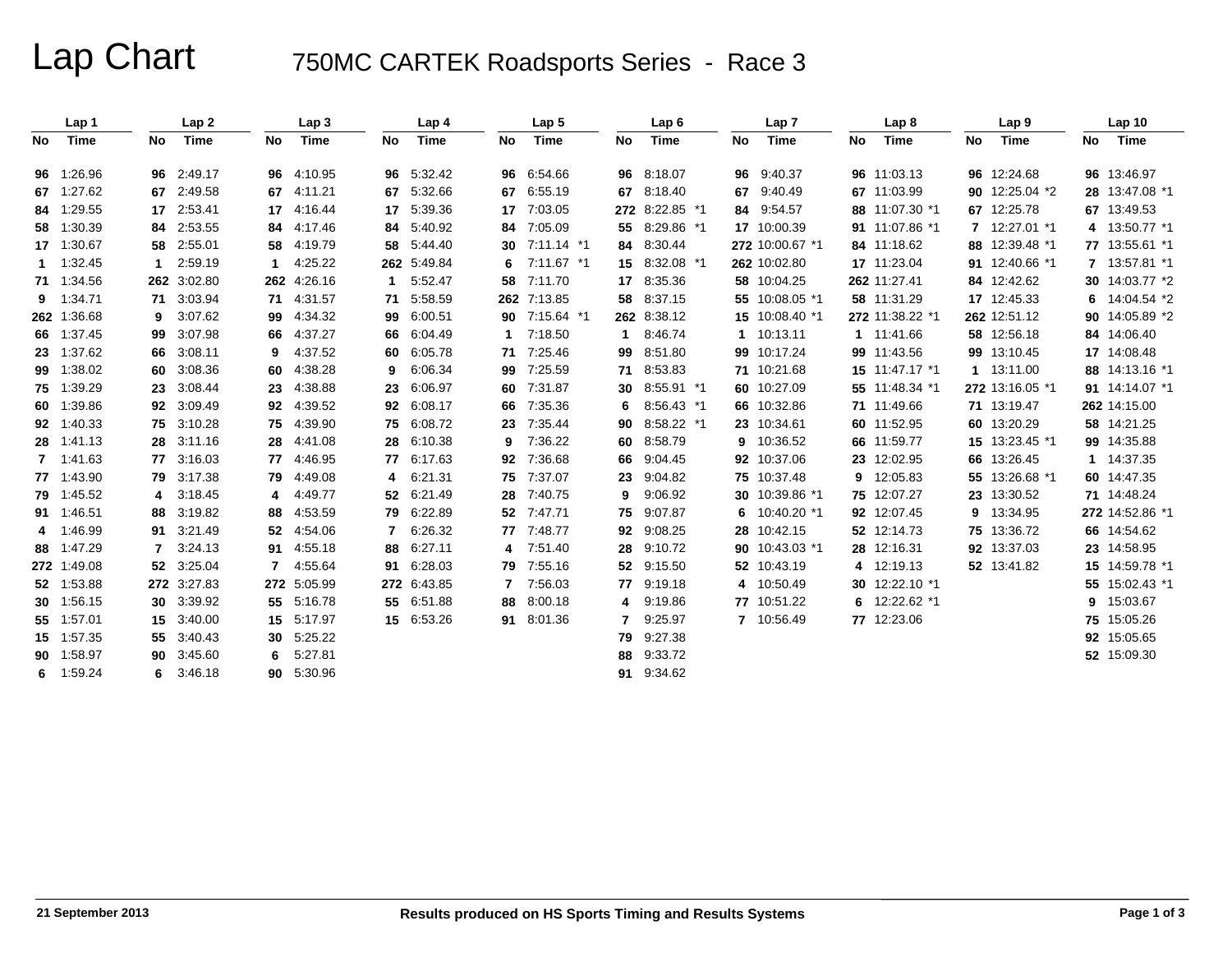# Lap Chart 750MC CARTEK Roadsports Series - Race 3

|    | Lap 11          |    | Lap 12         |    | Lap <sub>13</sub> |              | Lap 14         |    | Lap <sub>15</sub> |    | Lap 16          |    | Lap 17          |    | Lap 18          |              | Lap 19            |    | Lap20           |
|----|-----------------|----|----------------|----|-------------------|--------------|----------------|----|-------------------|----|-----------------|----|-----------------|----|-----------------|--------------|-------------------|----|-----------------|
| No | Time            | No | Time           | No | Time              | No           | Time           | No | Time              | No | Time            | No | Time            | No | Time            | No           | Time              | No | Time            |
|    |                 |    |                |    |                   |              |                |    |                   |    |                 |    |                 |    |                 |              |                   |    |                 |
|    | 96 15:09.82     |    | 96 16:33.58    |    | 96 17:57.41       |              | 96 19:20.63    |    | 96 20:45.70       |    | 17 22:28.14     |    | 84 23:53.79     |    | 96 26:38.59     |              | 96 28:15.23       |    | 96 29:53.03     |
|    | 67 15:11.88     |    | 9 16:33.58 *1  |    | 9 18:04.63 *1     |              | 23 19:23.37 *1 |    | 90 20:47.38 *3    |    | 84 22:29.00     |    | 9 23:59.15 *2   |    | 23 26:42.73 *1  |              | 23 28:15.87 *1    |    | 23 29:53.70 *1  |
|    | 28 15:17.04 *1  |    | 15 16:34.97 *2 |    | 75 18:05.11 *1    |              | 75 19:34.58 *1 |    | 23 20:54.61 *1    |    | 92 22:33.91 *1  |    | 28 24:00.17 *2  |    | 84 26:44.98     |              | 84 28:16.97       |    | 84 29:54.31     |
|    | 4 15:20.22 *1   |    | 75 16:35.38 *1 |    | 92 18:05.41 *1    |              | 9 19:35.59 *1  |    | 75 21:04.73 *1    |    | 75 22:36.11 *1  |    | 67 24:05.88 *1  |    | 67 26:52.20     |              | 67 29:09.85       |    | 67 31:12.17     |
|    | 77 15:25.73 *1  |    | 92 16:36.68 *1 |    | 15 18:10.42 *2    |              | 92 19:35.60 *1 |    | 92 21:04.99 *1    |    | 67 22:39.59 *1  |    | 90 24:06.40 *3  |    | 9 26:55.64 *1   |              | $9$ 29:11.16 $*1$ |    | 9 31:14.49 *1   |
|    | 7 15:27.35 *1   |    | 67 16:40.67    |    | 272 18:13.23 *2   |              | 17 19:41.86    |    | 17 21:05.22       |    | 262 22:43.92    |    | 75 24:10.11 *1  |    | 28 26:56.89 *1  |              | 28 29:11.82 *1    |    | 28 31:18.92 *1  |
|    | 84 15:29.71     |    | 52 16:43.27 *1 |    | 28 18:14.26 *1    |              | 84 19:43.04    |    | 84 21:05.76       |    | 58 22:57.59     |    | 58 24:25.71     |    | 262 26:59.71    |              | 262 29:12.43      |    | 262 31:19.46    |
|    | 17 15:32.09     |    | 55 16:43.57 *2 |    | 17 18:18.21       |              | 28 19:44.24 *1 |    | 9 21:06.74 *1     |    | 7 22:57.76 *2   |    | 6 $24:33.68*4$  |    | 75 27:04.77 *1  |              | 75 29:13.49 *1    |    | 75 31:20.53 *1  |
|    | 262 15:41.82    |    | 28 16:45.76 *1 |    | 84 18:19.05       |              | 15 19:47.93 *2 |    | 67 21:17.25 *1    |    | 4 23:02.06 *2   |    | 77 24:34.51 *2  |    | 58 27:20.18     |              | 58 29:14.31       |    | 58 31:20.80     |
|    | 30 15:43.85 *2  |    | 4 16:48.63 *1  |    | 4 18:21.13 *1     |              | 262 19:54.25   |    | 262 21:18.42      |    | 77 23:02.37 *2  |    | 4 24:36.61 *2   |    | 92 27:25.57 *1  |              | 92 29:15.31 *1    |    | 92 31:22.63 *1  |
|    | 6 15:44.41 *2   |    | 84 16:54.00    |    | 55 18:22.43 *2    |              | 67 19:55.05 *1 |    | 7 21:25.63 *2     |    | 15 23:04.33 *3  |    | 15 24:38.84 *3  |    | 30 27:34.88 *3  |              | 30 29:20.64 *3    |    | 30 31:27.33 *3  |
|    | 88 15:45.42 *1  |    | 17 16:54.94    |    | 77 18:25.22 *1    |              | 77 19:59.30 *1 |    | 4 21:27.72 *2     |    | 52 23:12.40 *2  |    | 52 24:40.60 *2  |    | 77 27:36.95 *1  |              | 77 29:21.26 *1    |    | 77 31:28.04 *1  |
|    | 90 15:46.98 *2  |    | 77 16:56.05 *1 |    | 7 18:29.77 *1     |              | 55 20:03.98 *2 |    | 58 21:30.71       |    | 1 23:18.35      |    | 1 24:46.41      |    | 6 $27:42.50*3$  |              | 90 29:22.05 *3    |    | 90 31:28.73 *3  |
|    | 91 15:47.37 *1  |    | 7 16:58.73 *1  |    | 262 18:29.96      |              | 58 20:05.26    |    | 272 21:41.12 *3   |    | 272 23:20.62 *3 |    | 60 24:50.40 *1  |    | 52 27:43.35 *1  | 6.           | 29:23.85 *3       |    | 6 31:30.93 *3   |
|    | 58 15:47.56     |    | 262 17:05.78   |    | 58 18:39.75       |              | 52 20:14.93 *2 |    | 52 21:43.73 *2    |    | 91 23:27.14 *2  |    | 272 24:57.19 *3 |    | 4 27:44.30 *1   |              | 52 29:24.37 *1    |    | 52 31:31.93 *1  |
|    | 99 16:00.93     |    | 58 17:14.84    |    | 88 18:50.85 *1    |              | 99 20:18.94    |    | 99 21:46.29       |    | 55 23:27.82 *3  |    | 55 24:58.47 *3  |    | 60 27:44.58     | 4            | 29:24.77 *1       |    | 4 31:33.35 *1   |
|    | 1 16:02.96      |    | 88 17:18.21 *1 |    | 99 18:53.42       | $\mathbf{1}$ | 20:22.66       |    | 1 21:49.73        |    | 88 23:28.46 *2  |    | 91 25:00.32 *2  |    | 1 27:45.43      | 60           | 29:25.26          |    | 60 31:33.69     |
|    | 60 16:13.91     |    | 91 17:21.61 *1 |    | 91 18:54.60 *1    |              | 91 20:27.70 *1 |    | 28 21:52.21 *1    |    | 66 23:42.35 *1  |    | 88 25:01.02 *2  |    | 15 27:48.28 *2  | $\mathbf{1}$ | 29:26.07          |    | 1 31:34.53      |
|    | 71 16:15.51     |    | 30 17:23.88 *2 |    | 1 18:56.78        |              | 60 20:34.61    |    | 88 21:54.87 *2    |    | 23 23:46.91 *1  |    | 99 25:02.53 *1  |    | 55 28:07.27 *2  |              | 15 29:26.85 *2    |    | 15 31:35.35 *2  |
|    | 66 16:21.71     |    | 6 17:24.66 *2  |    | 30 19:02.58 *2    |              | 71 20:41.45    |    | 60 22:01.79       |    | 96 23:52.59     |    | 66 25:09.88 *1  |    | 91 28:08.32 *1  |              | 55 29:40.50 *2    |    | 55 31:35.94 *2  |
|    | 23 16:27.43     |    | 99 17:26.77    |    | 6 19:04.01 *2     |              | 30 20:42.72 *2 |    | 30 22:24.22 *2    |    |                 |    | 23 25:15.14 *1  |    | 99 28:08.86     |              | 91 29:42.14 *1    |    | 91 31:36.96 *1  |
|    | 272 16:30.13 *1 |    | 90 17:26.94 *2 |    | 90 19:06.10 *2    |              | 6 $20:44.23*2$ |    | 90 22:25.53 *2    |    |                 |    | 96 25:16.15     |    | 88 28:10.10 *1  |              | 99 29:42.55       |    | 99 31:37.41     |
|    |                 |    | 1 17:28.95     |    | 60 19:07.46       |              | 66 20:45.00    |    |                   |    |                 |    | 9 25:27.72 *1   |    | 66 28:11.22     |              | 88 29:49.27 *1    |    | 88 31:37.91 *1  |
|    |                 |    | 60 17:40.23    |    | 71 19:11.17       |              |                |    |                   |    |                 |    | 28 25:28.76 *1  |    | 272 28:14.98 *2 |              | 66 29:52.06       |    | 66 31:39.31     |
|    |                 |    | 71 17:43.27    |    | 66 19:14.48       |              |                |    |                   |    |                 |    | 67 25:28.99     |    |                 |              | 272 29:52.76 *2   |    | 272 31:41.57 *2 |
|    |                 |    | 66 17:47.90    |    |                   |              |                |    |                   |    |                 |    | 262 25:35.34    |    |                 |              |                   |    |                 |
|    |                 |    | 23 17:55.35    |    |                   |              |                |    |                   |    |                 |    | 30 25:46.50 *3  |    |                 |              |                   |    |                 |
|    |                 |    |                |    |                   |              |                |    |                   |    |                 |    | 90 25:50.85 *2  |    |                 |              |                   |    |                 |
|    |                 |    |                |    |                   |              |                |    |                   |    |                 |    | 92 25:55.54 *1  |    |                 |              |                   |    |                 |
|    |                 |    |                |    |                   |              |                |    |                   |    |                 |    | 77 26:06.18 *1  |    |                 |              |                   |    |                 |
|    |                 |    |                |    |                   |              |                |    |                   |    |                 |    | 6 26:07.77 *3   |    |                 |              |                   |    |                 |
|    |                 |    |                |    |                   |              |                |    |                   |    |                 |    | 4 26:09.35 *1   |    |                 |              |                   |    |                 |
|    |                 |    |                |    |                   |              |                |    |                   |    |                 |    | 52 26:10.59 *1  |    |                 |              |                   |    |                 |
|    |                 |    |                |    |                   |              |                |    |                   |    |                 |    | 15 26:13.28 *2  |    |                 |              |                   |    |                 |
|    |                 |    |                |    |                   |              |                |    |                   |    |                 |    | 60 26:16.14     |    |                 |              |                   |    |                 |
|    |                 |    |                |    |                   |              |                |    |                   |    |                 |    | 55 26:31.19 *2  |    |                 |              |                   |    |                 |
|    |                 |    |                |    |                   |              |                |    |                   |    |                 |    | 91 26:32.85 *1  |    |                 |              |                   |    |                 |
|    |                 |    |                |    |                   |              |                |    |                   |    |                 |    | 272 26:33.84 *2 |    |                 |              |                   |    |                 |
|    |                 |    |                |    |                   |              |                |    |                   |    |                 |    | 88 26:34.38 *1  |    |                 |              |                   |    |                 |
|    |                 |    |                |    |                   |              |                |    |                   |    |                 |    | 99 26:35.74     |    |                 |              |                   |    |                 |
|    |                 |    |                |    |                   |              |                |    |                   |    |                 |    | 66 26:36.55     |    |                 |              |                   |    |                 |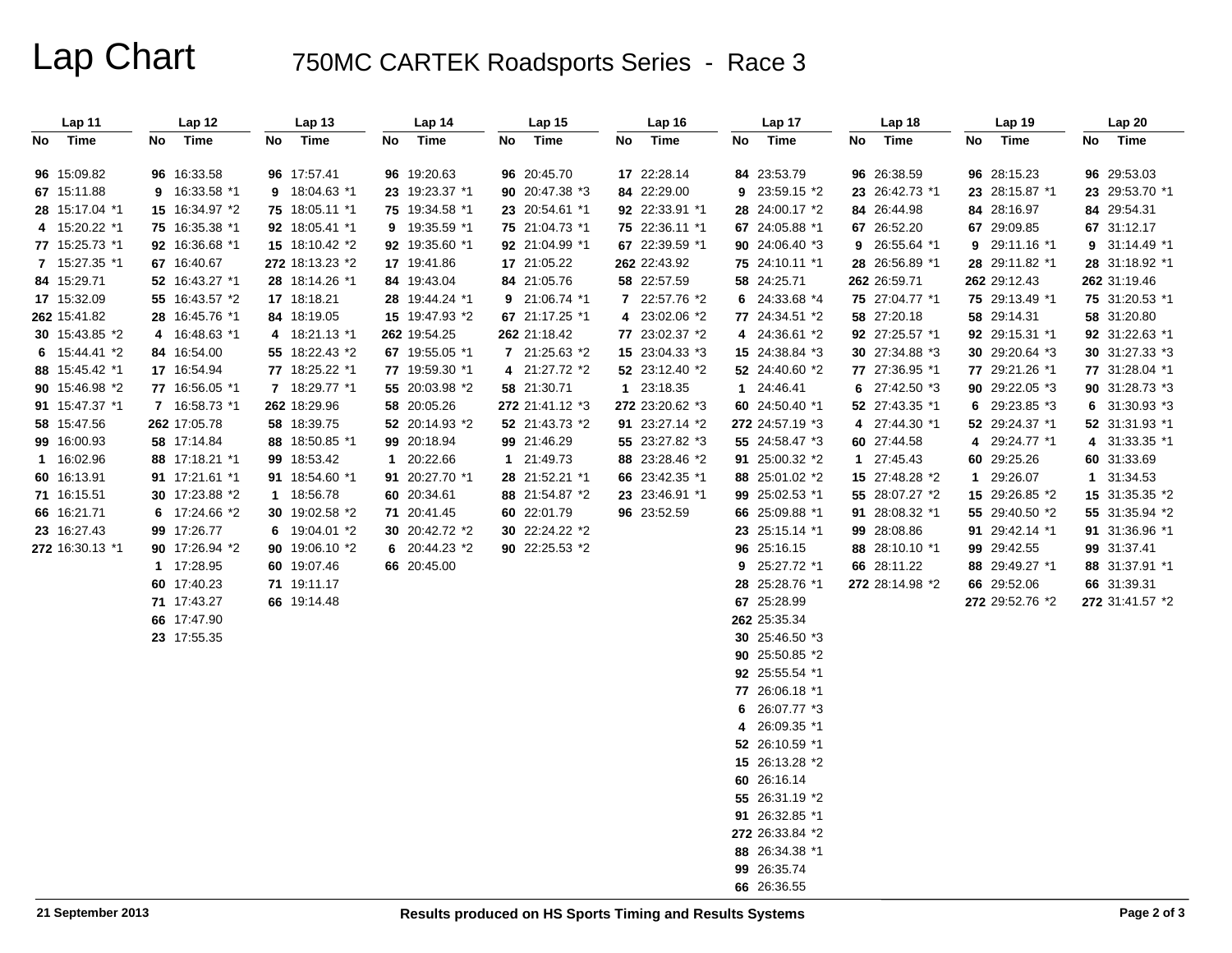# Lap Chart 750MC CARTEK Roadsports Series - Race 3

|    | Lap21           |    | Lap22           |    | Lap <sub>23</sub> |    | Lap 24          |    | Lap25           |    | Lap26            |    | Lap <sub>27</sub> |    | Lap <sub>28</sub> |    | Lap29           |    | Lap <sub>30</sub> |
|----|-----------------|----|-----------------|----|-------------------|----|-----------------|----|-----------------|----|------------------|----|-------------------|----|-------------------|----|-----------------|----|-------------------|
| No | Time            | No | Time            | No | Time              | No | Time            | No | Time            | No | Time             | No | Time              | No | Time              | No | Time            | No | Time              |
|    | 96 31:52.24     |    | 96 35:08.76     |    | 96 36:31.50       |    | 96 37:53.57     |    | 96 39:16.25     |    | 96 40:41.83      |    | 96 42:05.50       |    | 96 43:30.05       |    | 96 44:55.27     |    |                   |
|    | 23 31:53.32 *1  |    | 23 35:09.96 *1  |    | 67 36:32.80       |    | 67 37:53.80     |    | 67 39:16.36     |    | 66 40:45.17 *1   |    | 15 42:05.80 *3    |    | 272 43:31.87 *3   |    | 84 45:05.17     |    |                   |
|    | 84 31:53.79     |    | 84 35:10.68     |    | 84 36:36.60       |    | 262 38:01.43    |    | 262 39:24.45    |    | 262 40:47.98     |    | 262 42:12.84      |    | 262 43:37.63      |    | 272 45:11.08 *3 |    |                   |
|    | 67 32:35.39     |    | 67 35:11.20     |    | 262 36:37.10      |    | 84 38:02.27     |    | 84 39:26.96     |    | 84 40:51.35      |    | 66 42:14.39 *1    |    | 67 43:38.43       |    | 66 45:11.49 *1  |    |                   |
|    | 9 32:44.12 *1   |    | 9 $35:12.27$ *1 |    | 23 36:37.86 *1    |    | 23 38:03.92 *1  |    | 23 39:30.27 *1  |    | 67 40:54.81      |    | 84 42:15.27       |    | 84 43:40.51       |    | 67 45:14.39     |    |                   |
|    | 28 32:50.36 *1  |    | 262 35:14.00    |    | 9 36:39.67 *1     |    | 9 38:05.90 *1   |    | 58 39:32.56     |    | 58 40:57.68      |    | 67 42:15.62       |    | 15 43:40.53 *3    |    | 58 45:15.34     |    |                   |
|    | 262 32:50.84    |    | 75 35:14.88 *1  |    | 58 36:42.11       |    | 58 38:06.84     |    | 9 39:35.08 *1   |    | 23 40:58.44 *1   |    | 58 42:21.95       |    | 66 43:43.29 *1    |    | 15 45:15.99 *3  |    |                   |
|    | 75 32:52.64 *1  |    | 28 35:14.92 *1  |    | 28 36:42.84 *1    |    | 28 38:10.03 *1  |    | 28 39:37.37 *1  |    | 9 41:02.53 *1    |    | 23 42:24.43 *1    |    | 30 43:45.03 *4    |    | 23 45:17.90 *1  |    |                   |
|    | 58 32:53.06     |    | 58 35:15.67     |    | 75 36:44.06 *1    |    | 75 38:12.86 *1  |    | 75 39:42.10 *1  |    | 28 41:05.26 *1   |    | 9 42:29.34 *1     |    | 58 43:46.60       |    | 262 45:19.67    |    |                   |
|    | 92 32:54.22 *1  |    | 92 35:17.41 *1  |    | 92 36:46.00 *1    |    | 92 38:14.09 *1  |    | 92 39:42.63 *1  |    | 60 41:10.51      |    | 28 42:33.67 *1    |    | 23 43:50.73 *1    |    | 30 45:23.18 *4  |    |                   |
|    | 30 33:07.12 *3  |    | 30 35:20.02 *3  |    | 90 36:50.37 *3    |    | 90 38:19.52 *3  |    | 60 39:45.46     |    | 75 41:11.58 *1   |    | 60 42:35.17       |    | 9 43:55.94 *1     |    | 9 45:24.24 *1   |    |                   |
|    | 77 33:07.76 *1  |    | 77 35:20.43 *1  |    | 77 36:52.00 *1    |    | 60 38:20.88     |    | 90 39:47.31 *3  |    | 92 41:11.81 *1   |    | 52 42:40.68 *1    |    | 60 44:01.67       |    | 60 45:26.31     |    |                   |
|    | 90 33:08.68 *3  |    | 90 35:20.84 *3  |    | 52 36:53.85 *1    |    | 52 38:21.88 *1  |    | 52 39:47.82 *1  |    | 52 41:13.50 *1   |    | 92 42:41.69 *1    |    | 28 44:02.57 *1    |    | 28 45:30.99 *1  |    |                   |
|    | 6 33:09.94 *3   |    | 6 $35:22.04*3$  |    | 60 36:54.75       |    | 77 38:22.70 *1  |    | 99 39:48.50     |    | 99 41:14.16      |    | 75 42:42.81 *1    |    | 52 44:06.79 *1    |    | 52 45:34.15 *1  |    |                   |
|    | 52 33:10.41 *1  |    | 52 35:22.83 *1  |    | 99 36:56.08       |    | 99 38:22.73     |    | 1 39:50.81      |    | 90 41:16.30 $*3$ |    | 1 42:43.61        |    | 1 44:10.05        |    | 1 45:36.76      |    |                   |
|    | 4 33:11.25 *1   |    | 4 35:23.74 *1   |    | 36:56.20          |    | 1 38:23.84      |    | 77 39:54.16 *1  |    | 1 41:16.99       |    | 90 42:45.84 *3    |    | 92 44:11.52 *1    |    | 92 45:40.10 *1  |    |                   |
|    | 60 33:11.92     |    | 60 35:24.04     |    | 6 $36:57.24*3$    |    | 6 $38:28.60*3$  |    | 6 $40:00.50*3$  |    | 77 41:24.10 *1   |    | 77 42:53.34 *1    |    | 75 44:12.19 *1    |    | 75 45:40.36 *1  |    |                   |
|    | 1 33:12.60      |    | 1 35:24.70      |    | 66 37:01.59       |    | 66 38:33.67     |    | 88 40:05.97 *1  |    | 6 $41:32.33*3$   |    | 6 $43:02.98*3$    |    | 90 $44:13.98$ *3  |    | 90 45:42.98 *3  |    |                   |
|    | 15 33:13.14 *2  |    | 15 35:26.56 *2  |    | 4 37:02.90 *1     |    | 88 38:35.24 *1  |    | 4 40:07.19 *1   |    | 88 41:36.33 *1   |    | 88 43:06.68 *1    |    | 77 44:23.26 *1    |    | 77 45:54.30 *1  |    |                   |
|    | 55 33:13.54 *2  |    | 55 35:26.92 *2  |    | 88 37:03.29 *1    |    | 4 38:35.55 *1   |    | 91 40:07.71 *1  |    | 4 41:38.01 *1    |    | 4 43:08.68 *1     |    | 6 $44:34.69*3$    |    | 6 46:05.76 *3   |    |                   |
|    | 91 33:14.60 *1  |    | 99 35:27.58     |    | 91 37:04.60 *1    |    | 91 38:36.37 *1  |    | 55 40:18.50 *2  |    | 91 41:38.41 *1   |    | 91 43:09.49 *1    |    | 88 44:36.62 *1    |    | 88 46:06.08 *1  |    |                   |
|    | 99 33:14.87     |    | 91 35:27.69 *1  |    | 30 37:06.76 *3    |    | 30 38:46.28 *3  |    | 272 40:23.72 *2 |    | 55 41:48.43 *2   |    | 55 43:18.02 *2    |    | 4 44:41.25 *1     |    | 4 46:13.12 *1   |    |                   |
|    | 88 33:16.10 *1  |    | 88 35:29.24 *1  |    | 15 37:07.70 *2    |    | 55 38:46.86 *2  |    | 30 40:25.95 *3  |    | 272 41:57.40 *2  |    |                   |    | 91 44:41.30 *1    |    | 91 46:13.55 *1  |    |                   |
|    | 66 33:16.74     |    | 66 35:29.44     |    | 272 37:08.19 *2   |    | 15 38:47.79 *2  |    | 15 40:29.61 *2  |    | 30 42:05.24 *3   |    |                   |    | 55 44:47.05 *2    |    | 55 46:15.91 *2  |    |                   |
|    | 272 33:18.18 *2 |    | 272 35:31.43 *2 |    | 55 37:12.85 *2    |    | 272 38:48.33 *2 |    |                 |    |                  |    |                   |    |                   |    |                 |    |                   |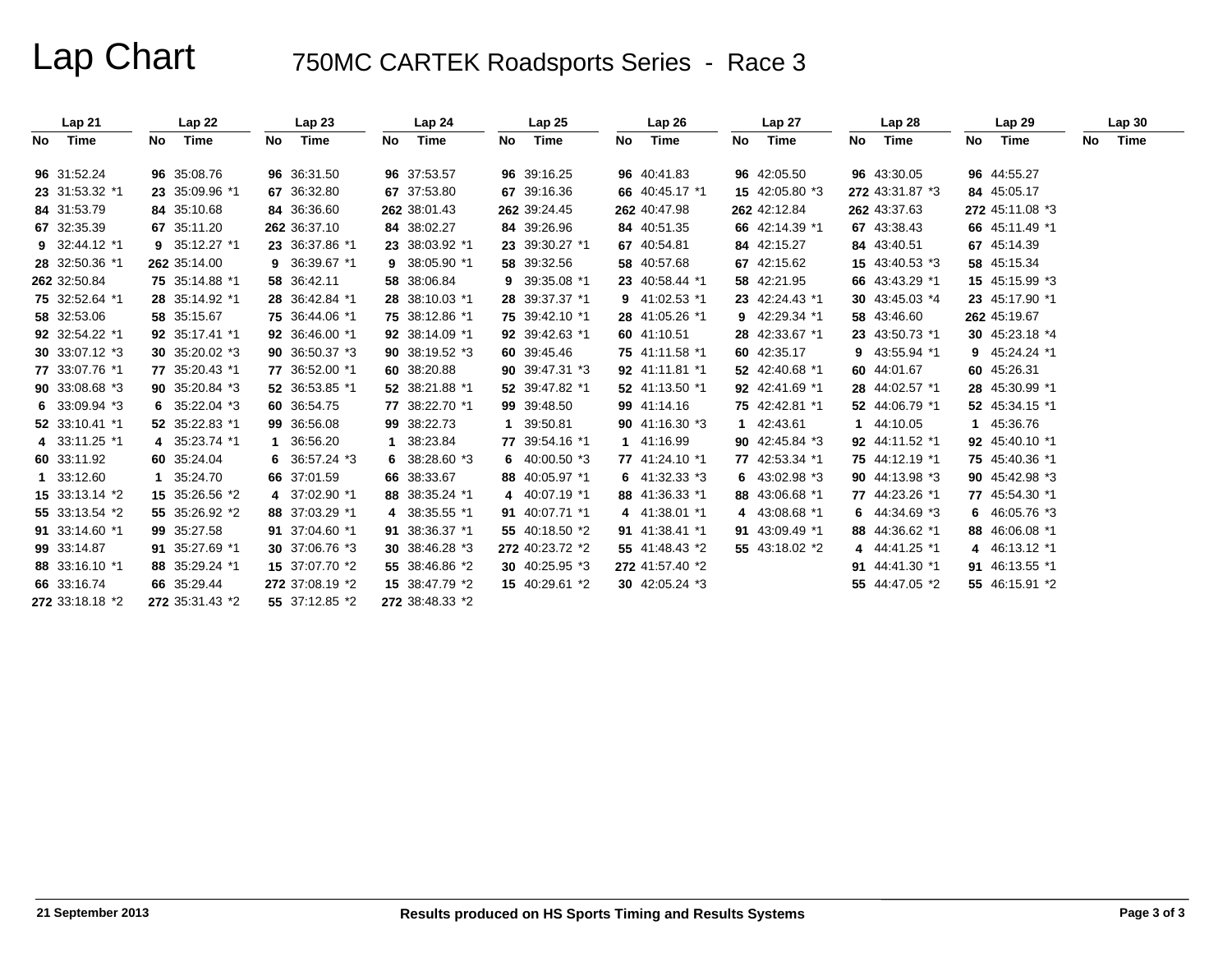#### **LAP TIMES - Race 3**

| $\mathbf 1$             |           | <b>Jim DAVIES</b>       |                         |                            |                         |                            |                            |                |                            |                          |                          |
|-------------------------|-----------|-------------------------|-------------------------|----------------------------|-------------------------|----------------------------|----------------------------|----------------|----------------------------|--------------------------|--------------------------|
|                         | Lap       | $\sim$ 1                | $\mathbf{2}$            | $\sim$ 3                   | $\overline{4}$          | 5 <sub>5</sub>             | $\overline{\phantom{0}}$ 6 | $\overline{7}$ | $\overline{\phantom{a}}$ 8 | $\overline{\phantom{a}}$ | $\blacksquare$ 10        |
|                         | $1 \quad$ | 1:32.45                 | 1:26.74                 | 1:26.03                    | 1:27.25                 | 1:26.03                    | 1:28.24                    | 1:26.37        | 1:28.55                    | 1:29.34                  | 1:26.35                  |
|                         | 11        | 1:25.61                 | 1:25.99                 | 1:27.83                    | 1:25.88                 | 1:27.07                    | 1:28.62                    | 1:28.06        | 2:59.02                    | 1:40.64                  | 2:08.46                  |
|                         |           | 21   1:38.07            | 2:12.10                 | 1:31.50                    | 1:27.64                 | 1:26.97                    | 1:26.18                    | 1:26.62        | 1:26.44                    | 1:26.71                  |                          |
| $\overline{\mathbf{4}}$ |           | <b>Phiroze DAVER</b>    |                         |                            |                         |                            |                            |                |                            |                          |                          |
|                         | Lap       | $\sim$ 1                | $\overline{\mathbf{2}}$ | $\overline{\mathbf{3}}$    | $\overline{4}$          | $\overline{\phantom{0}}$ 5 | $\overline{\phantom{0}}$ 6 | $\overline{7}$ | $\overline{\mathbf{8}}$    | $\overline{\phantom{a}}$ | $\overline{10}$          |
|                         | $1 \quad$ | 1:46.99                 | 1:31.46                 | 1:31.32                    | 1:31.54                 | 1:30.09                    | 1:28.46                    | 1:30.63        | 1:28.64                    | 1:31.64                  | 1:29.45                  |
|                         | 11        | 1:28.41                 | 1:32.50                 | 3:06.59                    | 1:34.34                 | 1:34.55                    | 1:32.74                    | 1:34.95        | 1:40.47                    | 2:08.58                  | 1:37.90                  |
|                         | 21        | 2:12.49                 | 1:39.16                 | 1:32.65                    | 1:31.64                 | 1:30.82                    | 1:30.67                    | 1:32.57        | 1:31.87                    |                          |                          |
| 6                       |           | <b>Peter GEAKE</b>      |                         |                            |                         |                            |                            |                |                            |                          |                          |
|                         | Lap       | $\sim$ 1                | $2^{\circ}$             | $\overline{\mathbf{3}}$    | $\overline{4}$          | 5 <sub>5</sub>             | 6                          | $\overline{7}$ | 8                          | $9^{\circ}$              | $\overline{10}$          |
|                         | $1 \quad$ | 1:59.24                 | 1:46.94                 | 1:41.63                    | 1:43.86                 | 1:44.76                    | 1:43.77                    | 1:42.42        | 1:41.92                    | 1:39.87                  | 1:40.25                  |
|                         | 11        | 1:39.35                 | 1:40.22                 | 3:49.45                    | 1:34.09                 | 1:34.73                    | 1:41.35                    | 2:07.08        | 1:39.01                    | 2:12.10                  | 1:35.20                  |
|                         | 21        | 1:31.36                 | 1:31.90                 | 1:31.83                    | 1:30.65                 | 1:31.71                    | 1:31.07                    |                |                            |                          |                          |
| $\overline{7}$          |           | <b>Owen HUNTER</b>      |                         |                            |                         |                            |                            |                |                            |                          |                          |
|                         | Lap       | $\sim$ 1                | $\overline{\mathbf{2}}$ | $\overline{\mathbf{3}}$    | $\overline{\mathbf{4}}$ | $\overline{\phantom{0}}$ 5 | $\overline{\phantom{0}}$ 6 | $\overline{7}$ | 8                          | $9^{\circ}$              | $\overline{\mathbf{10}}$ |
|                         | $1 \quad$ | 1:41.63                 | 1:42.50                 | 1:31.51                    | 1:30.68                 | 1:29.71                    | 1:29.94                    | 1:30.52        | 1:30.52                    | 1:30.80                  | 1:29.54                  |
|                         | 11        | 1:31.38                 | 1:31.04                 | 2:55.86                    | 1:32.13                 |                            |                            |                |                            |                          |                          |
| 9                       |           | <b>Paul HUTSON</b>      |                         |                            |                         |                            |                            |                |                            |                          |                          |
|                         | Lap       | $\sim$ $\sim$ 1         | $\overline{\mathbf{2}}$ | $\overline{\phantom{a}}$ 3 | $\overline{\mathbf{4}}$ | $\overline{\phantom{0}}$ 5 | $\overline{\phantom{a}}$ 6 | $\overline{7}$ | $\overline{\mathbf{8}}$    | $\overline{\phantom{a}}$ | $\blacksquare$ 10        |
|                         | $1 \quad$ | 1:34.71                 | 1:32.91                 | 1:29.90                    | 1:28.82                 | 1:29.88                    | 1:30.70                    | 1:29.60        | 1:29.31                    | 1:29.12                  | 1:28.72                  |
|                         | 11        | 1:29.91                 | 1:31.05                 | 1:30.96                    | 1:31.15                 | 2:52.41                    | 1:28.57                    | 1:27.92        | 2:15.52                    | 2:03.33                  | 1:29.63                  |
|                         | 21        | 2:28.15                 | 1:27.40                 | 1:26.23                    | 1:29.18                 | 1:27.45                    | 1:26.81                    | 1:26.60        | 1:28.30                    |                          |                          |
| 15                      |           | <b>John ROWLEY</b>      |                         |                            |                         |                            |                            |                |                            |                          |                          |
|                         | Lap       | $\sim$ 1                | $\mathbf{2}$            | $\overline{\mathbf{3}}$    | $\overline{4}$          | 5 <sub>1</sub>             | $\overline{\phantom{0}}$ 6 | $\overline{7}$ | 8                          | 9                        | $\overline{10}$          |
|                         |           |                         | 1:42.65                 | 1:37.97                    | 1:35.29                 | 1:38.82                    | 1:36.32                    | 1:38.77        | 1:36.28                    | 1:36.33                  | 1:35.19                  |
|                         | 11        | 1:35.45                 | 1:37.51                 | 3:16.40                    | 1:34.51                 | 1:34.44                    | 1:35.00                    | 1:38.57        | 2:08.50                    | 1:37.79                  | 2:13.42                  |
|                         | 21        | 1:41.14                 | 1:40.09                 | 1:41.82                    | 1:36.19                 | 1:34.73                    | 1:35.46                    |                |                            |                          |                          |
| 17                      |           | <b>Campbell CASSIDY</b> |                         |                            |                         |                            |                            |                |                            |                          |                          |
|                         | Lap       | $\mathbf{1}$            | 2 <sup>1</sup>          | 3 <sup>7</sup>             | $\overline{\mathbf{4}}$ | 5 <sup>1</sup>             | 6 <sup>1</sup>             | $\mathbf{7}$   | 8                          | $9^{\circ}$              | 10 <sub>1</sub>          |
|                         | $1 -$     | 1:30.67                 | 1:22.74                 | 1:23.03                    | 1:22.92                 | 1:23.69                    | 1:32.31                    | 1:25.03        | 1:22.65                    | 1:22.29                  | 1:23.15                  |
|                         | 11        | 1:23.61                 | 1:22.85                 | 1:23.27                    | 1:23.65                 | 1:23.36                    | 1:22.92                    |                |                            |                          |                          |
| 23                      |           | <b>Timothy HERON</b>    |                         |                            |                         |                            |                            |                |                            |                          |                          |
|                         | Lap       | $\mathbf{1}$            | $\overline{2}$          | $\overline{\mathbf{3}}$    | $\overline{\mathbf{4}}$ | 5 <sub>5</sub>             | $\overline{\phantom{0}}$ 6 | $\overline{7}$ | 8                          | $9^{\circ}$              | 10                       |
|                         | 1         | 1:37.62                 | 1:30.82                 | 1:30.44                    | 1:28.09                 | 1:28.47                    | 1:29.38                    | 1:29.79        | 1:28.34                    | 1:27.57                  | 1:28.43                  |
|                         | 11        | 1:28.48                 | 1:27.92                 | 1:28.02                    | 1:31.24                 | 2:52.30                    | 1:28.23                    | 1:27.59        | 1:33.14                    | 1:37.83                  | 1:59.62                  |
|                         | 21        | 3:16.64                 | 1:27.90                 | 1:26.06                    | 1:26.35                 | 1:28.17                    | 1:25.99                    | 1:26.30        | 1:27.17                    |                          |                          |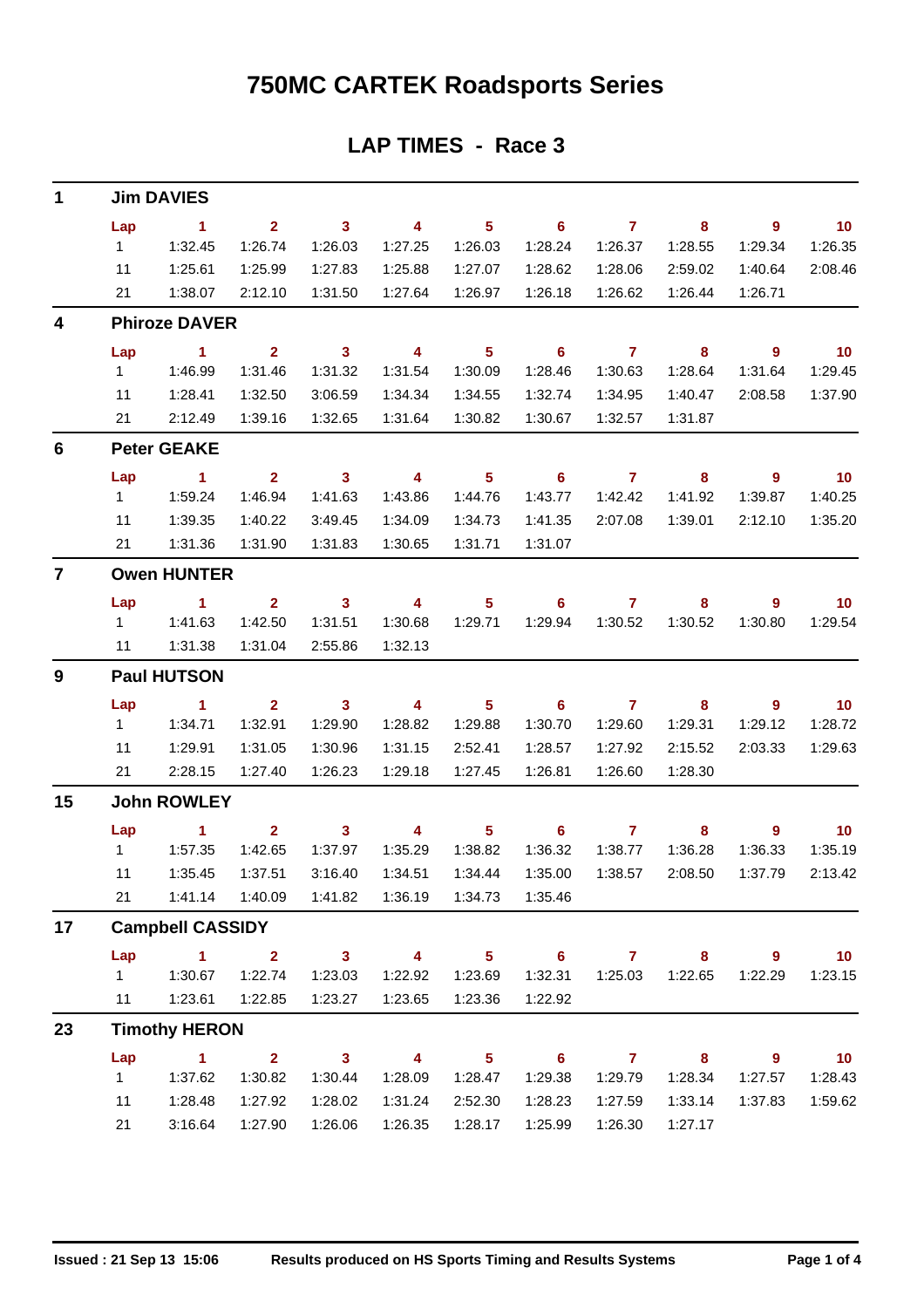| 28 |              | <b>Sean HURLEY</b>    |                         |                            |                         |                            |                            |                |                         |                          |                 |
|----|--------------|-----------------------|-------------------------|----------------------------|-------------------------|----------------------------|----------------------------|----------------|-------------------------|--------------------------|-----------------|
|    | Lap          | $\blacksquare$ 1      | 2 <sup>1</sup>          | $\overline{\mathbf{3}}$    | $\overline{\mathbf{4}}$ | 5 <sub>1</sub>             | $\overline{\phantom{0}}$ 6 | $\overline{7}$ | 8                       | $\overline{9}$           | 10              |
|    | 1            | 1:41.13               | 1:30.03                 | 1:29.92                    | 1:29.30                 | 1:30.37                    | 1:29.97                    | 1:31.43        | 1:34.16                 | 1:30.77                  | 1:29.96         |
|    | 11           | 1:28.72               | 1:28.50                 | 1:29.98                    | 2:07.97                 | 2:07.97                    | 1:28.59                    | 1:28.13        | 2:14.93                 | 2:07.10                  | 1:31.44         |
|    | 21           | 2:24.56               | 1:27.92                 | 1:27.19                    | 1:27.34                 | 1:27.89                    | 1:28.41                    | 1:28.90        | 1:28.42                 |                          |                 |
| 30 |              | <b>Amy HOUGHAM</b>    |                         |                            |                         |                            |                            |                |                         |                          |                 |
|    | Lap          | $\sim$ 1              | $2^{\circ}$             | $\overline{\mathbf{3}}$    | $\overline{\mathbf{4}}$ | 5 <sub>1</sub>             | $\overline{\phantom{0}}$ 6 | $\overline{7}$ | 8                       | $9^{\circ}$              | 10              |
|    | $1 \quad$    | 1:56.15               | 1:43.77                 | 1:45.30                    | 1:45.92                 | 1:44.77                    | 1:43.95                    | 1:42.24        | 1:41.67                 | 1:40.08                  | 1:40.03         |
|    | 11           | 1:38.70               | 1:40.14                 | 1:41.50                    | 3:22.28                 | 1:48.38                    | 1:45.76                    | 2:06.69        | 1:39.79                 | 2:12.90                  | 1:46.74         |
|    | 21           | 1:39.52               | 1:39.67                 | 1:39.29                    | 1:39.79                 | 1:38.15                    |                            |                |                         |                          |                 |
| 52 |              | <b>Anthony COLES</b>  |                         |                            |                         |                            |                            |                |                         |                          |                 |
|    | Lap          | $\mathbf{1}$          | $\overline{2}$          | $\overline{\phantom{a}}$ 3 | 4                       | 5 <sup>1</sup>             | 6                          | $\mathbf{7}$   | 8                       | $\overline{9}$           | $-10$           |
|    | 1            | 1:53.88               | 1:31.16                 | 1:29.02                    | 1:27.43                 | 1:26.22                    | 1:27.79                    | 1:27.69        | 1:31.54                 | 1:27.09                  | 1:27.48         |
|    | 11           | 1:33.97               | 3:31.66                 | 1:28.80                    | 1:28.67                 | 1:28.20                    | 1:29.99                    | 1:32.76        | 1:41.02                 | 2:07.56                  | 1:38.48         |
|    | 21           | 2:12.42               | 1:31.02                 | 1:28.03                    | 1:25.94                 | 1:25.68                    | 1:27.18                    | 1:26.11        | 1:27.36                 |                          |                 |
| 55 |              | <b>Kevin DENWOOD</b>  |                         |                            |                         |                            |                            |                |                         |                          |                 |
|    | Lap          | $\sim$ 1              | 2 <sup>1</sup>          | $\overline{\mathbf{3}}$    | $\overline{4}$          | 5 <sup>5</sup>             | $\overline{\phantom{0}}$ 6 | $\overline{7}$ | $\overline{\mathbf{8}}$ | 9                        | 10              |
|    | 1            | 1:57.01               | 1:43.42                 | 1:36.35                    | 1:35.10                 | 1:37.98                    | 1:38.19                    | 1:40.29        | 1:38.34                 | 1:35.75                  | 1:41.14         |
|    | 11           | 1:38.86               | 1:41.55                 | 3:23.84                    | 1:30.65                 | 1:32.72                    | 1:36.08                    | 1:33.23        | 1:55.44                 | 1:37.60                  | 2:13.38         |
|    | 21           | 1:45.93               | 1:34.01                 | 1:31.64                    | 1:29.93                 | 1:29.59                    | 1:29.03                    | 1:28.86        |                         |                          |                 |
| 58 |              | <b>Michael COMBER</b> |                         |                            |                         |                            |                            |                |                         |                          |                 |
|    | Lap          | $\blacksquare$ 1      | $\overline{2}$          | $\overline{\mathbf{3}}$    | $\overline{\mathbf{4}}$ | 5 <sub>1</sub>             | $\overline{\phantom{a}}$ 6 | $\overline{7}$ | 8                       | 9                        | $\overline{10}$ |
|    | $\mathbf{1}$ | 1:30.39               | 1:24.62                 | 1:24.78                    | 1:24.61                 | 1:27.30                    | 1:25.45                    | 1:27.10        | 1:27.04                 | 1:24.89                  | 1:25.07         |
|    | 11           | 1:26.31               | 1:27.28                 | 1:24.91                    | 1:25.51                 | 1:25.45                    | 1:26.88                    | 1:28.12        | 2:54.47                 | 1:54.13                  | 2:06.49         |
|    | 21           | 1:32.26               | 2:22.61                 | 1:26.44                    | 1:24.73                 | 1:25.72                    | 1:25.12                    | 1:24.27        | 1:24.65                 | 1:28.74                  |                 |
| 60 |              | <b>Gary GOODYEAR</b>  |                         |                            |                         |                            |                            |                |                         |                          |                 |
|    |              | Lap 1                 | $\overline{2}$          | 3 <sup>7</sup>             | $\overline{4}$          | 5 <sub>1</sub>             | 6 <sup>1</sup>             | $\mathbf{7}$   | 8                       | $9^{\circ}$              | 10              |
|    |              |                       | 1:28.50                 | 1:29.92                    | 1:27.50                 | 1:26.09                    | 1:26.92                    | 1:28.30        | 1:25.86                 | 1:27.34                  | 1:27.06         |
|    | 11           | 1:26.56               | 1:26.32                 | 1:27.23                    | 1:27.15                 | 1:27.18                    | 2:48.61                    | 1:25.74        | 1:28.44                 | 1:40.68                  | 2:08.43         |
|    | 21           | 1:38.23               | 2:12.12                 | 1:30.71                    | 1:26.13                 | 1:24.58                    | 1:25.05                    | 1:24.66        | 1:26.50                 | 1:24.64                  |                 |
| 66 |              | <b>Paul ARMITAGE</b>  |                         |                            |                         |                            |                            |                |                         |                          |                 |
|    | Lap          | $\sim$ 1              | $\overline{\mathbf{2}}$ | $\overline{\mathbf{3}}$    | $\overline{\mathbf{4}}$ | $\overline{\phantom{1}}$ 5 |                            | $6$ $7$ $8$    |                         | $\overline{\phantom{a}}$ | $\overline{10}$ |
|    | $1 \quad$    | 1:37.45               | 1:30.66                 | 1:29.16                    | 1:27.22                 | 1:30.87                    | 1:29.09                    | 1:28.41        | 1:26.91                 | 1:26.68                  | 1:28.17         |
|    | 11           | 1:27.09               | 1:26.19                 | 1:26.58                    | 1:30.52                 | 2:57.35                    | 1:27.53                    | 1:26.67        | 1:34.67                 | 1:40.84                  | 1:47.25         |
|    | 21           | 1:37.43               | 2:12.70                 | 1:32.15                    | 1:32.08                 | 2:11.50                    | 1:29.22                    | 1:28.90        | 1:28.20                 |                          |                 |
| 67 |              | <b>Rob HORSFIELD</b>  |                         |                            |                         |                            |                            |                |                         |                          |                 |
|    | Lap          | $\sim$ 1              | $\overline{\mathbf{a}}$ | $\overline{\mathbf{3}}$    | $\overline{\mathbf{A}}$ | $\overline{\phantom{1}}$ 5 | $\overline{\phantom{0}}$ 6 | $7 \t 8$       |                         | $9^{\circ}$              | $\overline{10}$ |
|    | $1 \quad$    | 1:27.62               | 1:21.96                 | 1:21.63                    | 1:21.45                 | 1:22.53                    | 1:23.21                    | 1:22.09        | 1:23.50                 | 1:21.79                  | 1:23.75         |
|    | 11           | 1:22.35               | 1:28.79                 | 3:14.38                    | 1:22.20                 | 1:22.34                    | 1:26.29                    | 1:23.11        | 1:23.21                 | 2:17.65                  | 2:02.32         |
|    | 21           | 1:23.22               | 2:35.81                 | 1:21.60                    | 1:21.00                 | 1:22.56                    | 1:38.45                    | 1:20.81        | 1:22.81                 | 1:35.96                  |                 |
| 71 |              | <b>John WILSON</b>    |                         |                            |                         |                            |                            |                |                         |                          |                 |
|    | Lap          | $\sim$ 1              | $\overline{\mathbf{2}}$ | $\overline{\mathbf{3}}$    | $\overline{4}$          | 5 <sub>5</sub>             | $\overline{\phantom{a}}$ 6 | $\overline{7}$ | 8                       | $9^{\circ}$              | 10              |
|    |              |                       | 1:29.38                 | 1:27.63                    | 1:27.02                 | 1:26.87                    |                            |                | 1:27.98                 | 1:29.81                  | 1:28.77         |
|    | 11           | 1:27.27               | 1:27.76                 | 1:27.90                    | 1:30.28                 |                            |                            |                |                         |                          |                 |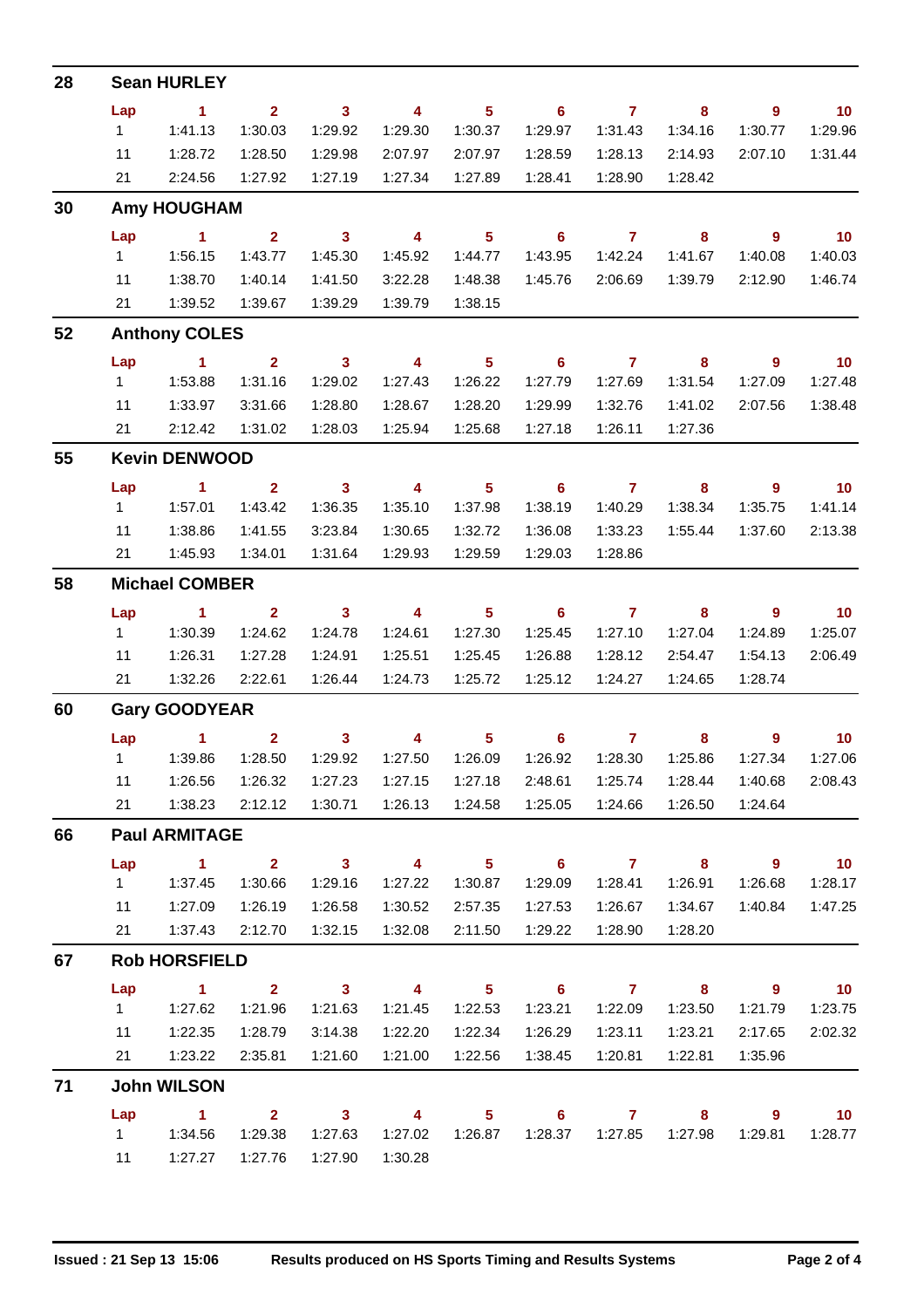| 75 | <b>Jonathan GRIMES</b>  |                        |                         |                         |                          |                            |                            |                |                         |                            |                             |
|----|-------------------------|------------------------|-------------------------|-------------------------|--------------------------|----------------------------|----------------------------|----------------|-------------------------|----------------------------|-----------------------------|
|    | Lap                     | $\blacksquare$         | $\overline{2}$          | 3 <sup>1</sup>          | $\overline{\phantom{a}}$ | 5 <sub>5</sub>             | $\overline{\phantom{0}}$ 6 | $\overline{7}$ | 8                       | $\overline{9}$             | $\overline{10}$             |
|    | 1                       | 1:39.29                | 1:30.99                 | 1:29.62                 | 1:28.82                  | 1:28.35                    | 1:30.80                    | 1:29.61        | 1:29.79                 | 1:29.45                    | 1:28.54                     |
|    | 11                      | 1:30.12                | 1:29.73                 | 1:29.47                 | 1:30.15                  | 1:31.38                    | 1:34.00                    | 2:54.66        | 2:08.72                 | 2:07.04                    | 1:32.11                     |
|    | 21                      | 2:22.24                | 1:29.18                 | 1:28.80                 | 1:29.24                  | 1:29.48                    | 1:31.23                    | 1:29.38        | 1:28.17                 |                            |                             |
| 77 | <b>Jeremy CROOK</b>     |                        |                         |                         |                          |                            |                            |                |                         |                            |                             |
|    | Lap                     | $\sim$ 1               | $\overline{2}$          | $\overline{\mathbf{3}}$ | $\overline{\mathbf{4}}$  | 5 <sup>1</sup>             | $\overline{\phantom{0}}$ 6 | $\overline{7}$ | 8                       | $\overline{9}$             | 10                          |
|    | $1 \quad$               | 1:43.90                | 1:32.13                 | 1:30.92                 | 1:30.68                  | 1:31.14                    | 1:30.41                    | 1:32.04        | 1:31.84                 | 1:32.55                    | 1:30.12                     |
|    | 11                      | 1:30.32                | 1:29.17                 | 1:34.08                 | 3:03.07                  | 1:32.14                    | 1:31.67                    | 1:30.77        | 1:44.31                 | 2:06.78                    | 1:39.72                     |
|    | 21                      | 2:12.67                | 1:31.57                 | 1:30.70                 | 1:31.46                  | 1:29.94                    | 1:29.24                    | 1:29.92        | 1:31.04                 |                            |                             |
| 79 | <b>James CANFER</b>     |                        |                         |                         |                          |                            |                            |                |                         |                            |                             |
|    | Lap                     | $\blacktriangleleft$   | $\overline{2}$          | 3 <sup>1</sup>          | $\overline{\mathbf{4}}$  | 5 <sup>5</sup>             | $6^{\circ}$                | $\mathbf{7}$   | 8                       | 9                          | 10                          |
|    |                         |                        | 1:31.86                 | 1:31.70                 | 1:33.81                  | 1:32.27                    | 1:32.22                    |                |                         |                            |                             |
| 84 | <b>Matt CHERRINGTON</b> |                        |                         |                         |                          |                            |                            |                |                         |                            |                             |
|    | Lap                     | $\sim$ 1               | $\mathbf{2}$            | $\overline{\mathbf{3}}$ | $\overline{4}$           | 5 <sup>1</sup>             | $\overline{\phantom{0}}$ 6 | $\overline{7}$ | 8                       | $\overline{9}$             | 10                          |
|    | 1                       | 1:29.55                | 1:24.00                 | 1:23.91                 | 1:23.46                  | 1:24.17                    | 1:25.35                    | 1:24.13        | 1:24.05                 | 1:24.00                    | 1:23.78                     |
|    | 11                      | 1:23.31                | 1:24.29                 | 1:25.05                 | 1:23.99                  | 1:22.72                    | 1:23.24                    | 1:24.79        | 2:51.19                 | 1:31.99                    | 1:37.34                     |
|    | 21                      | 1:59.48                | 3:16.89                 | 1:25.92                 | 1:25.67                  | 1:24.69                    | 1:24.39                    | 1:23.92        | 1:25.24                 | 1:24.66                    |                             |
| 88 | <b>Shonny PATERSON</b>  |                        |                         |                         |                          |                            |                            |                |                         |                            |                             |
|    | Lap                     | $\mathbf{1}$           | $\overline{2}$          | $\mathbf{3}$            | $\overline{\mathbf{4}}$  | 5 <sup>5</sup>             | $6\phantom{1}$             | $\mathbf{7}$   | 8                       | $9^{\circ}$                | 10                          |
|    | 1                       | 1:47.29                | 1:32.53                 | 1:33.77                 | 1:33.52                  | 1:33.07                    | 1:33.54                    | 1:33.58        | 1:32.18                 | 1:33.68                    | 1:32.26                     |
|    | 11                      | 1:32.79                | 1:32.64                 | 3:04.02                 | 1:33.59                  | 1:32.56                    | 1:33.36                    | 1:35.72        | 1:39.17                 | 1:48.64                    | 1:38.19                     |
|    | 21                      | 2:13.14                | 1:34.05                 | 1:31.95                 | 1:30.73                  | 1:30.36                    | 1:30.35                    | 1:29.94        | 1:29.46                 |                            |                             |
| 90 | <b>Patrick MORTELL</b>  |                        |                         |                         |                          |                            |                            |                |                         |                            |                             |
|    | Lap                     | $\mathbf{1}$           | $\overline{2}$          | 3 <sup>1</sup>          | $\overline{4}$           | 5 <sup>5</sup>             | 6                          | $\overline{7}$ | 8                       | $9^{\circ}$                | 10                          |
|    | 1                       | 1:58.97                | 1:46.63                 | 1:45.36                 | 1:44.68                  | 1:42.58                    | 1:44.81                    | 1:42.01        | 1:40.85                 | 1:41.09                    | 1:39.96                     |
|    | 11                      | 1:39.16                | 1:41.28                 | 1:38.15                 | 1:40.87                  | 1:44.45                    | 3:31.20                    | 2:06.68        | 1:39.95                 | 2:12.16                    | 1:29.53                     |
|    | 21                      | 1:29.15                | 1:27.79                 | 1:28.99                 | 1:29.54                  | 1:28.14                    | 1:29.00                    |                |                         |                            |                             |
| 91 | <b>Ian TOMLINSON</b>    |                        |                         |                         |                          |                            |                            |                |                         |                            |                             |
|    | Lap                     | $\sim$ 1               | $\overline{2}$          | $\overline{\mathbf{3}}$ | $\overline{\mathbf{4}}$  | $\overline{\phantom{0}}$ 5 | $\overline{\phantom{0}}$ 6 | $\overline{7}$ | $\overline{\mathbf{8}}$ | $\overline{\phantom{a}}$   | $\overline{10}$             |
|    | 1                       | 1:46.51                | 1:34.98                 | 1:33.69                 | 1:32.85                  | 1:33.33                    | 1:33.26                    | 1:33.24        | 1:32.80                 | 1:33.41                    | 1:33.30                     |
|    | 11                      | 1:34.24                | 1:32.99                 | 1:33.10                 | 2:59.44                  | 1:33.18                    | 1:32.53                    | 1:35.47        | 1:33.82                 | 1:54.82                    | 1:37.64                     |
|    | 21                      | 2:13.09                | 1:36.91                 | 1:31.77                 | 1:31.34                  | 1:30.70                    | 1:31.08                    | 1:31.81        | 1:32.25                 |                            |                             |
| 92 | <b>Dan HOLMES</b>       |                        |                         |                         |                          |                            |                            |                |                         |                            |                             |
|    | Lap                     | $\sim$ $\sim$ $\sim$ 1 | $\overline{\mathbf{2}}$ |                         | $3 \t 4$                 | $\overline{\phantom{1}}$ 5 |                            | $6$ $7$ $8$    |                         | $\overline{\phantom{a}}$   | $\overline{\phantom{0}}$ 10 |
|    | $1 \quad$               | 1:40.33                | 1:29.16                 | 1:30.03                 | 1:28.65                  | 1:28.51                    | 1:31.57                    | 1:28.81        | 1:30.39                 | 1:29.58                    | 1:28.62                     |
|    | 11                      | 1:31.03                | 1:28.73                 | 1:30.19                 | 1:29.39                  | 1:28.92                    | 3:21.63                    | 1:30.03        | 1:49.74                 | 2:07.32                    | 1:31.59                     |
|    | 21                      | 2:23.19                | 1:28.59                 | 1:28.09                 | 1:28.54                  | 1:29.18                    | 1:29.88                    | 1:29.83        | 1:28.58                 |                            |                             |
| 96 | <b>JM LITTMAN</b>       |                        |                         |                         |                          |                            |                            |                |                         |                            |                             |
|    | Lap                     | $\sim$ 1               | $\overline{\mathbf{2}}$ | $\overline{\mathbf{3}}$ | $\overline{\mathbf{4}}$  | $\overline{\phantom{1}}$ 5 | $\overline{\phantom{0}}$ 6 | $7 \t 8$       |                         | $\overline{\phantom{a}}$ 9 | $\overline{10}$             |
|    | $1 \quad$               | 1:26.96                | 1:22.21                 | 1:21.78                 | 1:21.47                  | 1:22.24                    | 1:23.41                    | 1:22.30        | 1:22.76                 | 1:21.55                    | 1:22.29                     |
|    | 11                      | 1:22.85                | 1:23.76                 | 1:23.83                 | 1:23.22                  | 1:25.07                    | 3:06.89                    | 1:23.56        | 1:22.44                 | 1:36.64                    | 1:37.80                     |
|    | 21                      | 1:59.21                | 3:16.52                 | 1:22.74                 | 1:22.07                  | 1:22.68                    | 1:25.58                    | 1:23.67        | 1:24.55                 | 1:25.22                    |                             |